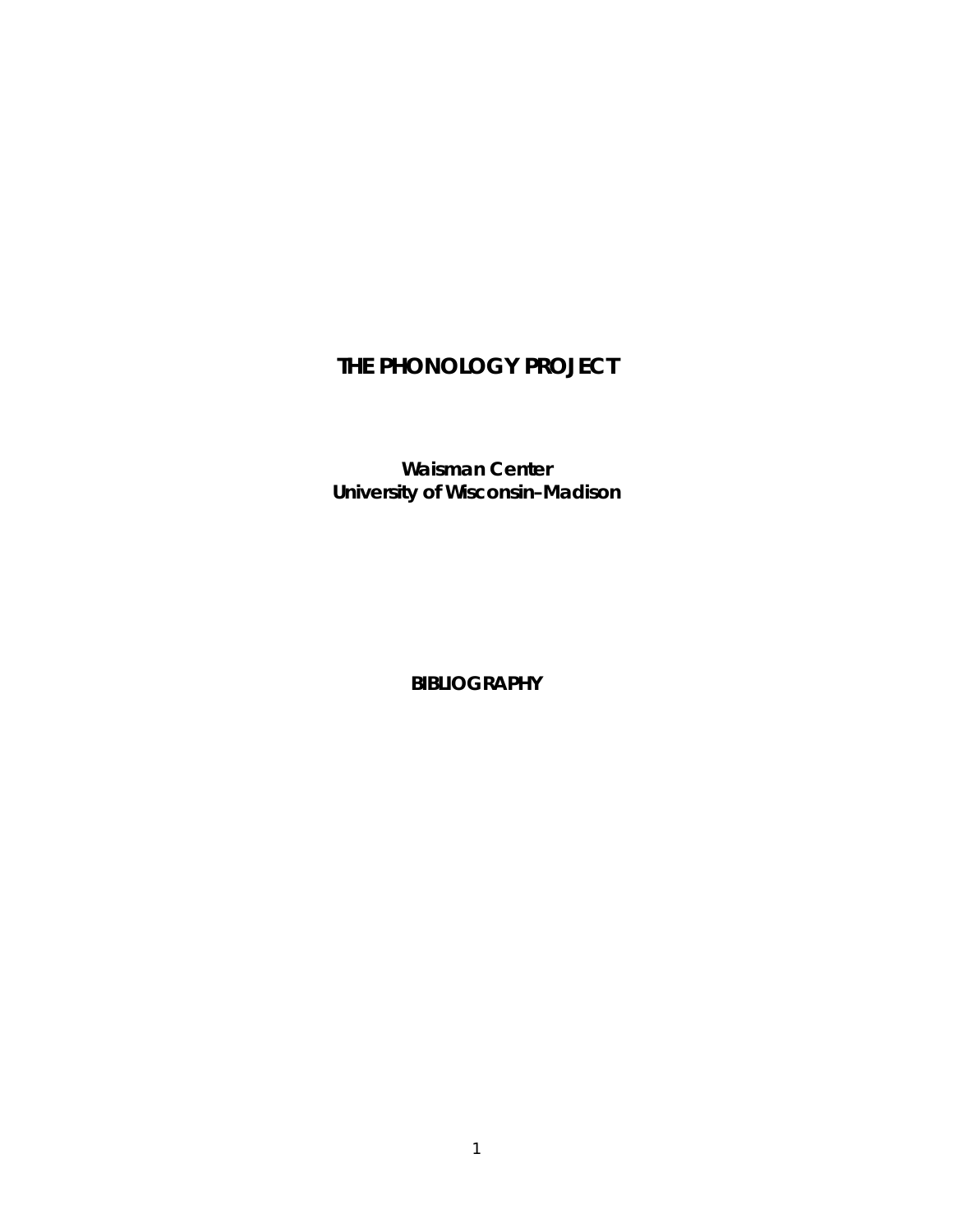#### **PUBLICATIONS AND PAPERS ON FILE**

#### *Selected Pre-Project Papers (1970–1979)*

- Shriberg, L. D. (1970, November). *The effect of examiner social behavior on children's articulation test performance*. Paper presented at the Annual Convention of the American Speech and Hearing Association, New York City, NY.
- Shriberg, L. D. (1970). Phonetic symbolism in four voiceless fricatives. *Perceptual and Motor Skills, 30*, 295–299.
- Shriberg, L. D. (1971, November). *Articulation and personality revisited*. Paper presented at the Annual Convention of the American Speech and Hearing Association, Chicago, IL.
- Shriberg, L. D. (1971). The effect of examiner social behavior on children's articulation test performance. *Journal of Speech and Hearing Research, 14*, 659–672.
- Shriberg, L. D. (1971). A system for monitoring and conditioning modal fundamental frequency of speech. *Journal of Applied Behavioral Analysis, 4*, 337–339.
- Shriberg, L. D. (1972). Articulation judgments: Some perceptual considerations. *Journal of Speech and Hearing Research, 15*, 876–882.
- Shriberg, L. D. (1972). Intercorrelations among repression-sensitization, extroversion, neuroticism, social desirability, and locus of control. *Psychological Reports, 31*, 925–926.
- Shriberg, L. D., & Swisher, W. E. (1972, November). *Development of an Articulation Scoring Training Program (ASTP)*. Paper presented at the Annual Convention of the American Speech and Hearing Association, San Francisco, CA.
- Shriberg, L. D. (1973, October). *Deviant articulatory acquisition and the social desirability construct*. Paper presented at the Annual Convention of the American Speech and Hearing Association, Detroit, MI.
- Shriberg, L. D. (1974). Descriptive statistics for two children's social desirability scales, general and test anxiety, and locus of control in elementary school children. *Psychological Reports, 34*, 863–870.
- Shriberg, L. D. (1975, November). *Preliminaries to a social learning theory view of deviant child phonology*. Paper presented at the annual Convention of the American Speech and Hearing Association, Washington, DC.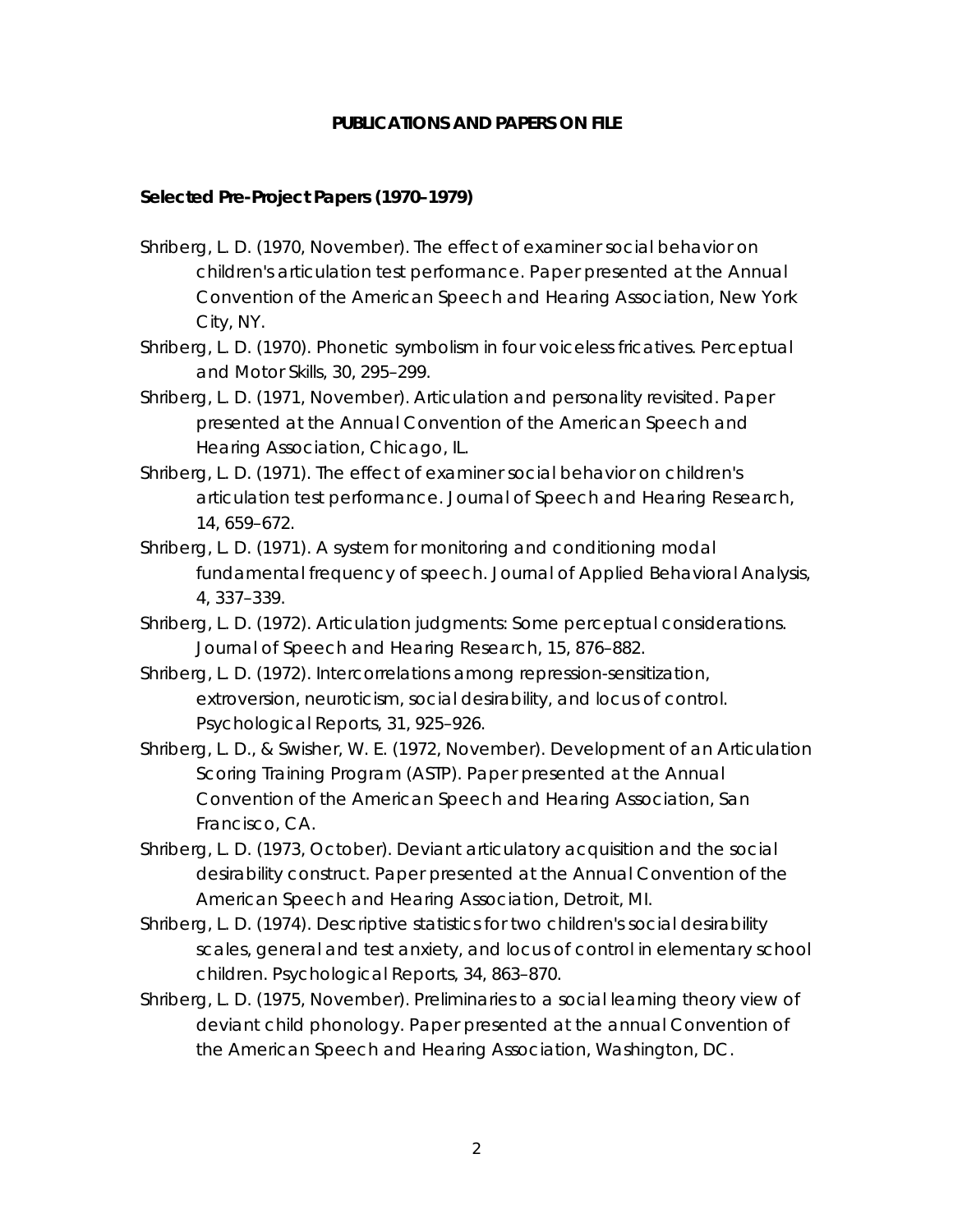- Shriberg, L. D. (1975). A response evocation program for **/6/**. *Journal of Speech and Hearing Disorders, 40*, 92–105. Reprinted in *Contemporary readings in articulation disorders*. C. Bennett, N. Bountress, & G. Bull. Dubuque, IA: Kendall-Hunt.
- Shriberg, L. D., & Kwiatkowski, J. (1977, November). *Phonological programming for unintelligible children in early childhood projects*. Paper presented at the Annual Convention of the American Speech and Hearing Association, Chicago, IL.
- Shriberg, L. D., & Kwiatkowski, J. (1978, November). *Natural process analyses for children with severely delayed speech*. Paper presented at the Annual Convention of the American Speech and Hearing Association, San Francisco, CA.
- Campbell, T. F., & Shriberg, L. D. (1979, November). *Effect of pragmatic structures on phonological production in speech-delayed children*. Paper presented at the Annual Convention of the American Speech-Language-Hearing Association, Atlanta, GA.
- Paul, R., & Shriberg, L. D. (1979, November). *Associations between morphology and phonology in speech-delayed children*. Paper presented at the Annual Convention of the American Speech-Language-Hearing Association, Atlanta, GA.

- Hixon, T. J., Shriberg, L. D., & Saxman, J. S. (1980). (Eds.), *Introduction to communicative disorders*. Englewood Cliffs, NJ: Prentice Hall.
- Shriberg, L. D. (1980). Developmental phonological disorders. In T. J. Hixon, L. D. Shriberg, & J. S. Saxman (Eds.), *Introduction to communicative disorders* (pp. 262–309). Englewood Cliffs, NJ: Prentice Hall.
- Shriberg, L. D. (1980). An intervention procedure for children with persistent **/r/** errors. *Language, Speech, and Hearing Services in Schools, 11*, 102–110.
- Shriberg, L. D., & Kwiatkowski, J. (1980). *Natural Process Analysis: A procedure for phonological analysis of continuous speech samples*. New York: Macmillan.
- Shriberg, L. D., & Smith, A. J. (1980, November). *Phonological correlates of middle-ear involvement in children with delayed speech*. Paper presented at the Annual Convention of the American Speech-Language-Hearing Association, Detroit, MI.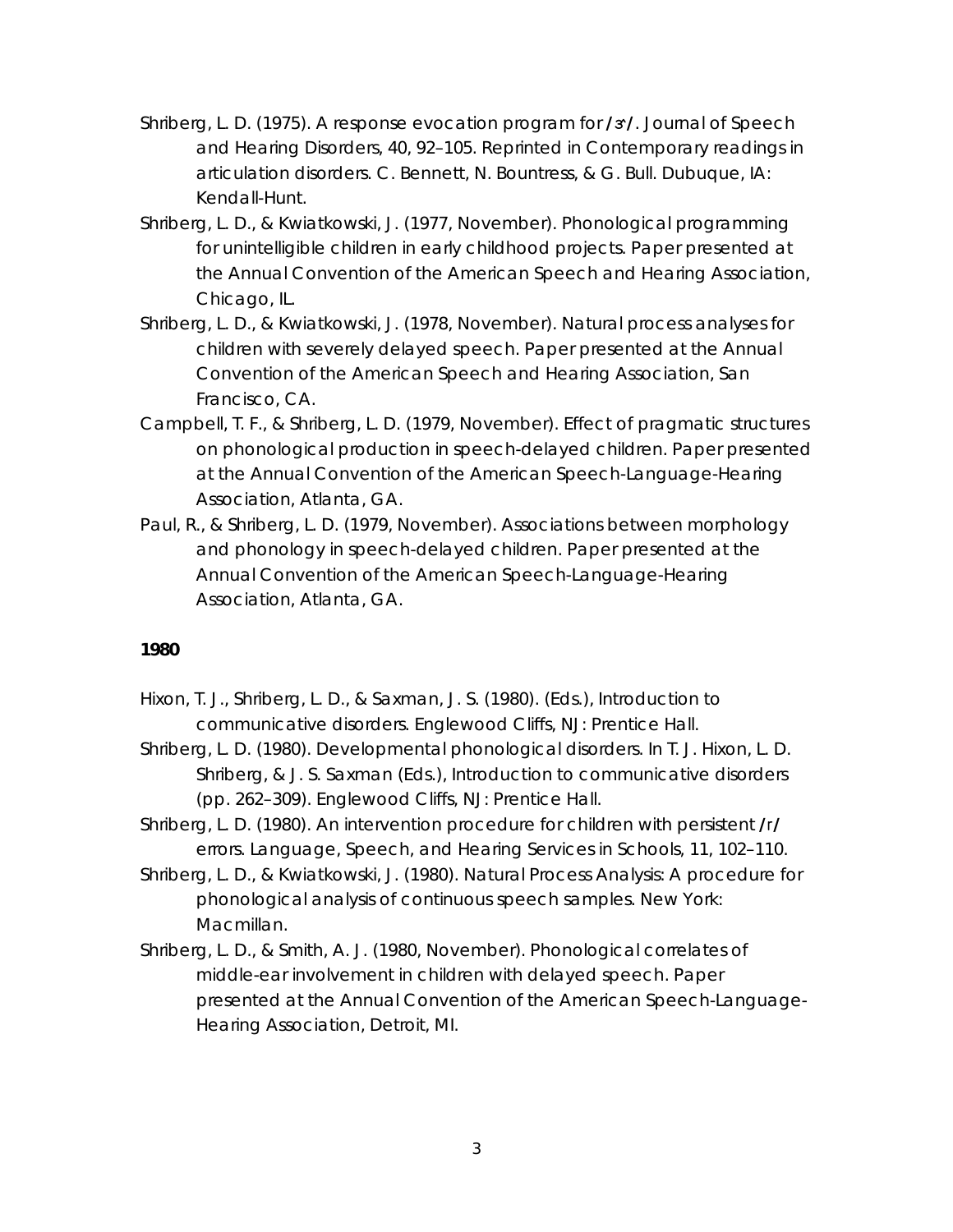- Shriberg, L. D. (1981, November). *Are there subclasses of functional articulation errors?* A miniseminar on current issues in articulation disorders (presentation and discussion) held at the Annual Convention of the American Speech-Language-Hearing Association, Los Angeles, CA.
- Shriberg, L. D. (1981, June). *Towards classification of developmental phonological disorders.* Paper presented at the Symposium on Research in Child Language Disorders, Second Annual National Meeting, Madison, WI.

- Campbell, T., & Shriberg, L. D. (1982). Associations among pragmatic functions, linguistic stress, and natural phonological processes in speech-delayed children. *Journal of Speech and Hearing Research, 25*, 547–553.
- Hoffmann, K. A. (1982). *Speech sound acquisition and natural process occurrence in the continuous speech of three-to-six year old children*. Unpublished master's thesis, University of Wisconsin–Madison.
- Hoffmann, K. A., & Shriberg, L. D. (1982, November). *Percentage of Consonants Correct (PCC): A normative study*. Paper presented at the Annual Convention of the American Speech-Language-Hearing Association, Toronto, Canada.
- Paul, R., & Shriberg, L. D. (1982). Associations between phonology and syntax in speech-delayed children. *Journal of Speech and Hearing Research, 25*, 536–547.
- Shriberg, L. D. (1982). Diagnostic assessment of developmental phonologic disorders. In M. Crary (Ed.), *Phonological intervention: Concepts and procedures*. San Diego: College-Hill.
- Shriberg, L. D. (1982). Programming for the language component in developmental phonological disorders. In J. Panagos (Ed.), *Children's phonological disorders in language contexts. Seminars in Speech, Language, and Hearing* (Vol. 3). New York: Thieme-Stratton.
- Shriberg, L. D. (1982). Toward classification of developmental phonological disorders. In N. J. Lass (Ed.), *Speech and language: Advances in basic research and practice* (Vol. 8; pp. 2–18). New York: Academic Press.
- Shriberg, L. D., & Hoffmann, K. A. (1982, November). *Natural Process Analysis (NPA): A normative study*. Paper presented at the Annual Convention of the American Speech-Language-Hearing Association, Toronto, Canada.
- Shriberg, L. D., & Kent, R. D. (1982). *Clinical phonetics*. New York: Macmillan.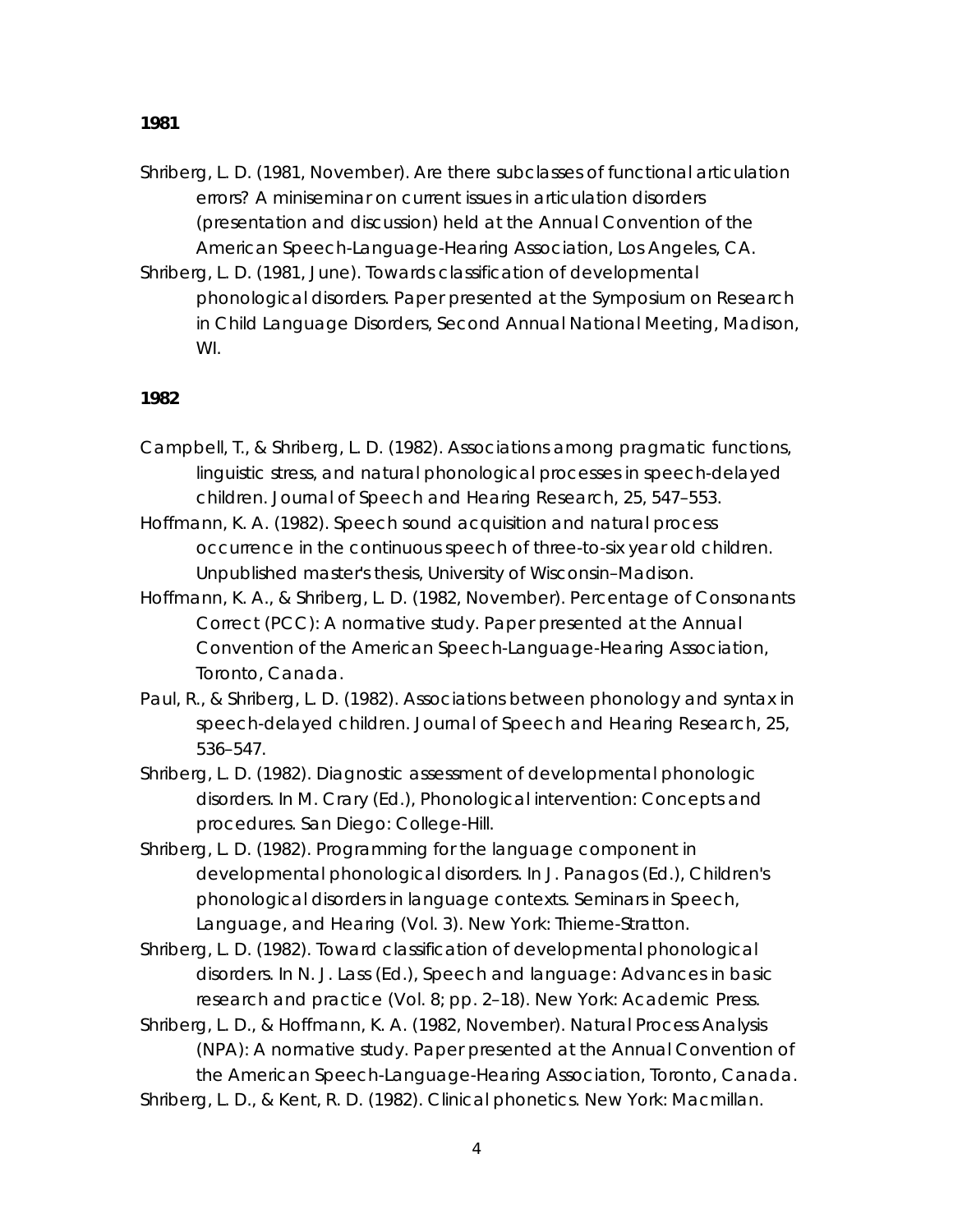Shriberg, L. D., & Kwiatkowski, J. (1982). Phonological disorders I: A diagnostic classification system. *Journal of Speech and Hearing Disorders, 47*, 226– 241.

- Shriberg, L. D., & Kwiatkowski, J. (1982). Phonological disorders II: A conceptual framework for management. *Journal of Speech and Hearing Disorders, 47*, 242–256.
- Shriberg, L. D., & Kwiatkowski, J. (1982). Phonological disorders III: A procedure for assessing severity of involvement. *Journal of Speech and Hearing Disorders, 47*, 256–270.

### *1983*

- Edwards, M. L., & Shriberg, L. D. (1983). *Phonology: Applications in communicative disorders.* San Diego: College-Hill.
- Kwiatkowski, J., & Shriberg, L. D. (1983, November). *Classification studies of developmental phonologic disorders: Evidence for subgroups*. Paper presented at the Annual Convention of the American Speech-Language-Hearing Association, Cincinnati, OH.
- Shriberg, L. D. (1983). The method of natural phonological processes. In W. Perkins (Ed.), *Current therapy of communication disorders*. New York: Thieme-Stratton.
- Shriberg, L. D., & Kwiatkowski, J. (1983). Computer-assisted Natural Process Analysis (NPA): Recent issues and data. In J. Locke (Ed.), *Assessing and treating phonological disorders: Current approaches. Seminars in Speech and Language, 4*, 389–406.
- Shriberg, L. D., & Kwiatkowski, J. (1983, November). *Classification studies of developmental phonologic disorders: Some methodological data*. Paper presented at the Annual Convention of the American Speech-Language-Hearing Association, Cincinnati, OH.
- Shriberg, L. D., & Smith, A. J. (1983). Phonological correlates of middle-ear involvement in speech-delayed children: A methodological note. *Journal of Speech and Hearing Research, 26*, 293–297.

# *1984*

Kertoy, M. K., & Shriberg, L. D. (1984, November). *Language correlates of recurrent otitis media*. Paper presented at the Annual Convention of the American Speech-Language-Hearing Association, San Francisco, CA.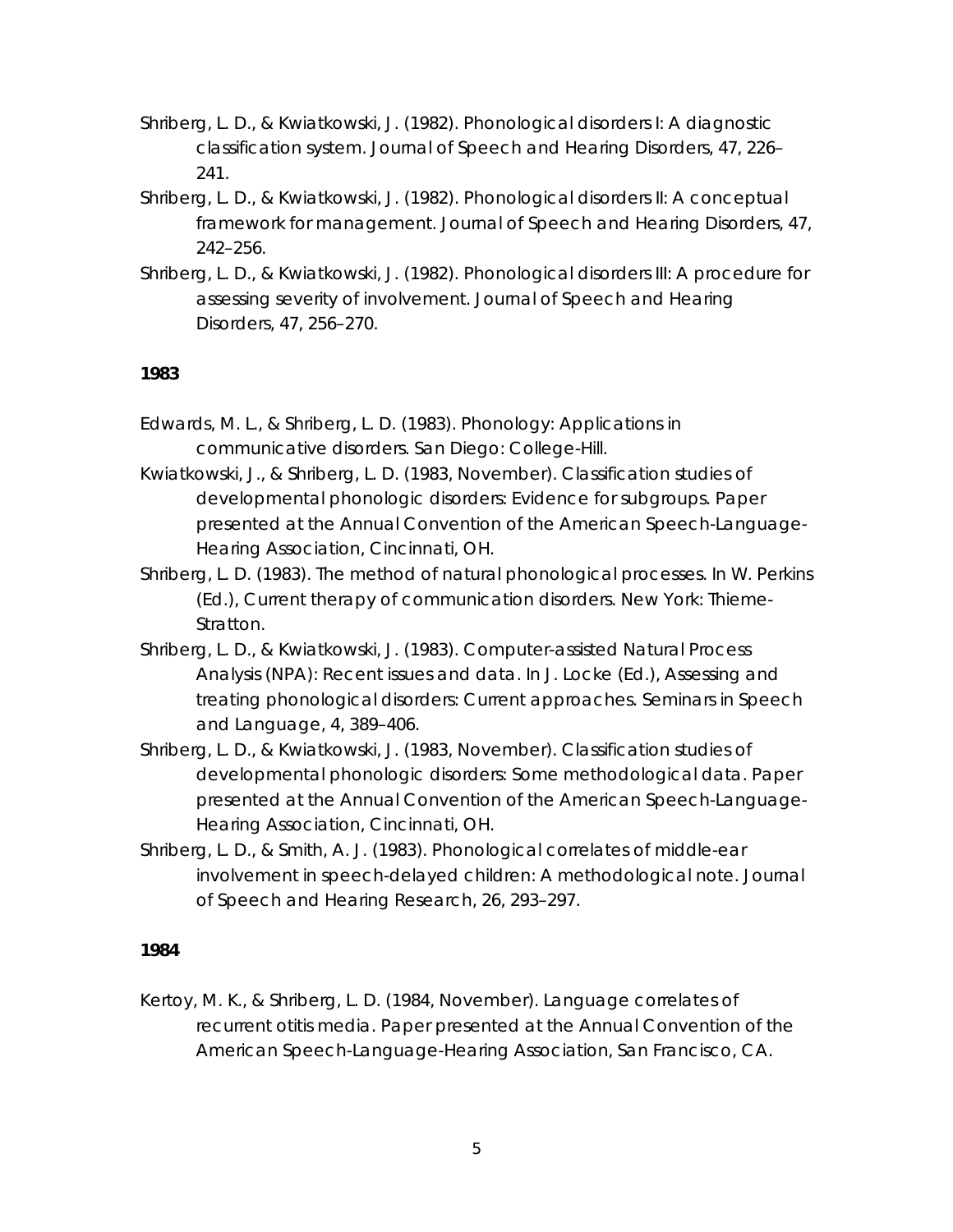Kwiatkowski, J., & Shriberg, L. D. (1984, November). *Continuous speech sampling procedures for phonetic, phonologic and prosodic analyses*. Paper presented at the Annual Convention of the American Speech-Language-Hearing Association, San Francisco, CA.

Paul, R., & Shriberg, L. D. (1984). Reply to Panagos & Prelock (comments on the interaction of syntactic and phonological disorders). Letters to the editor. *Journal of Speech and Hearing Research, 27*, 319–329.

Shriberg, L. D. (1984). ASHA Interviews: Research in schools. *ASHA, 26*, 27–31.

Shriberg, L. D., & Kwiatkowski, J. (1984). (Corpus Delicti) Reply to Gierut (Postmortem Examination). Letters to the Editor. *Journal of Speech and Hearing Disorders, 49*, 334–336.

Shriberg, L. D., Kwiatkowski, J., Block, M. G., Katcher, M. L., Kertoy, M. K., & Nellis, R. A. (1984, November). *Phonetic and phonologic correlates of early recurrent otitis media.* Paper presented at the Annual Convention of the American Speech-Language-Hearing Association, San Francisco, CA.

Shriberg, L. D., Kwiatkowski, J., & Hoffmann, K. A. (1984). A procedure for phonetic transcription by consensus. *Journal of Speech and Hearing Research, 27*, 456–465.

#### *1985*

Kwiatkowski, J., & Shriberg, L. D. (1985, November). *A retrospective study of stimulus generalization in 70 speech-delayed children*. Paper presented at the Annual Convention of the American Speech-Language-Hearing Association, Washington, DC.

Shriberg, L. D. (1985, February). *Computer-assisted phonetic/phonologic/prosodic analyses: Issues and options.* Paper presented at the American Speech-Language-Hearing Foundation Computer Conference, New Orleans, LA.

- Shriberg, L. D., & Kwiatkowski, J. (1985, November). *Are there speech differences associated with early recurrent otitis media*. Paper presented at the Annual Convention of the American Speech-Language-Hearing Association, Washington, DC.
- Shriberg, L. D., & Kwiatkowski, J. (1985). Continuous speech sampling for phonologic analyses of speech-delayed children. *Journal of Speech and Hearing Disorders, 50*, 323–334.
- Shriberg, L. D., & Kwiatkowski, J. (1985, April). *Studies in early recurrent otitis media and speech delay*. Paper presented at the Annual Convention of the Wisconsin Speech-Language-Hearing Association, Madison, WI.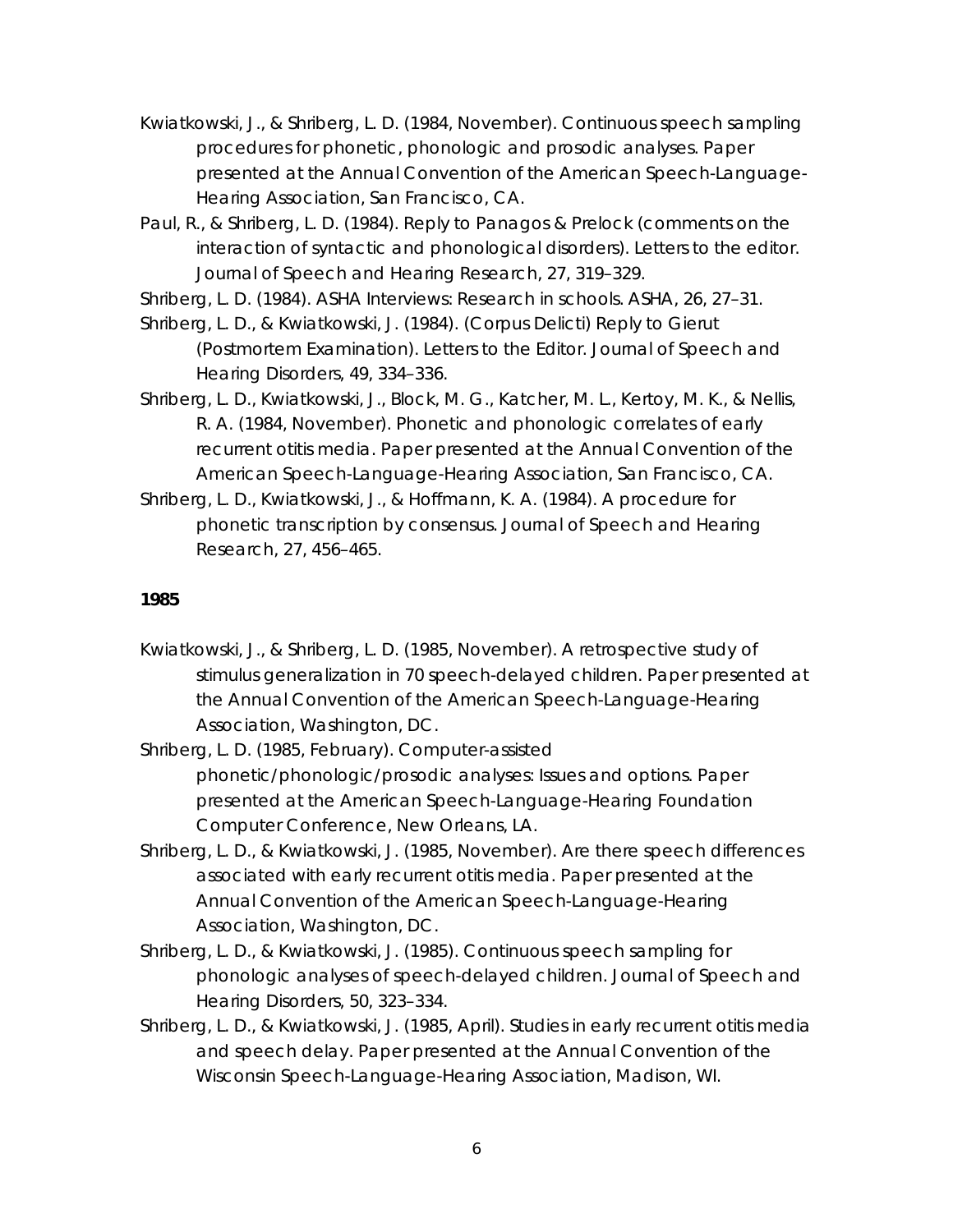Shriberg, L. D., Kwiatkowski, J., & Snyder, T. (1985, November). *Comparative studies of articulation test administration: Booklet versus microcomputer*. Paper presented at the Annual Convention of the American Speech-Language-Hearing Association, Washington, DC.

- Kwiatkowski, J., & Shriberg, L. D. (1986, November). *Management of children with phonologic disorders: What is learned?* Paper presented at the Annual Convention of the American Speech-Language-Hearing Association, Detroit, MI.
- Shriberg, L. D. (1986). *PEPPER: Programs to examine phonetic and phonologic evaluation records*. Hillsdale, NJ: Lawrence Erlbaum.
- Shriberg, L. D. (1986, July). *Progress report: Classification and management of children with speech delays of unknown origin*. Paper presented at the Workshop for Project Directors, Research in the Education of the Handicapped Program, Washington, DC.
- Shriberg, L. D. (1986, November). *The relation of acoustic constraints associated with otitis media to speech perception and production*. Paper presented at the Annual Convention of the American Speech-Language-Hearing Association, Detroit, MI.
- Shriberg, L. D. (1986, June). *Research in progress: Diagnostic classification and management of children with severe speech delays of unknown origin.* Paper presented at the FY86 Invitational Research Symposium, Center for Special Education Technology Information Exchange, Washington, DC.
- Shriberg, L. D., & Kwiatkowski, J. (1986, November). *A follow-up study of 36 children with developmental phonologic disorders.* Paper presented at the Annual Convention of the American Speech-Language-Hearing Association, Detroit, MI.
- Shriberg, L. D., Kwiatkowski, J., Best, S., Hengst, J., & Terselic-Weber, B. (1986). Characteristics of children with phonologic disorders of unknown origin. *Journal of Speech and Hearing Disorders, 51*, 140–161.
- Shriberg, L. D., Kwiatkowski, J., & Snyder, T. (1986). Articulation testing by microcomputer. *Journal of Speech and Hearing Disorders, 51*, 309–324.
- Shriberg, L. D., Kwiatkowski, J., & Snyder, T. (1986). *Computer Graphics for the Photo Articulation Test*. Danville, IL: The Interstate Printers and Publishers. (Austin, TX: Pro-Ed).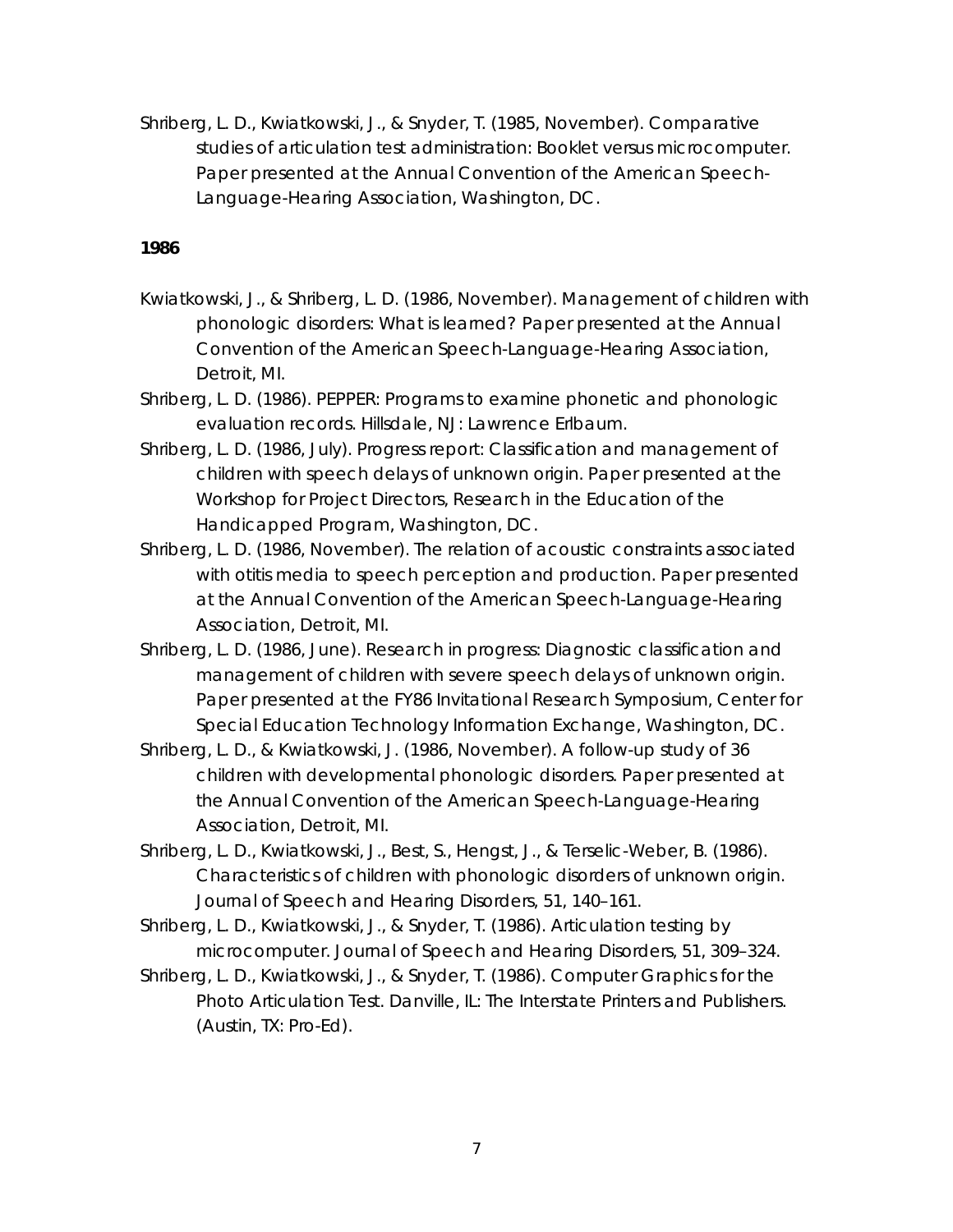- Shriberg, L. D. (1987). In search of the otitis media-speech connection. *Journal of the National Student Speech Language Hearing Association, 15*, 56–67.
- Shriberg, L. D., Hinke, R., & Trost-Steffen, C. (1987). A procedure to select and train persons for narrow phonetic transcription by consensus. *Clinical Linguistics and Phonetics, 1*, 171–189.
- Shriberg, L. D., & Kwiatkowski, J. (1987). A retrospective study of spontaneous generalization in speech-delayed children. *Language, Speech, and Hearing Services in Schools, 18*, 144–157.
- Shriberg, L. D., Kwiatkowski, J., & Snyder, T. (1987, November). *Comparative studies of table-top versus microcomputer-aided management: Stabilization activities.* Paper presented at the Annual Convention of the American Speech-Language-Hearing Association, New Orleans, LA.
- Thielke, H. M., & Shriberg, L. D. (1987, November). *Speech-language sequelae of recurrent otitis media in Native American preschoolers.* Paper presented at the Annual Convention of the American Speech-Language-Hearing Association, New Orleans, LA.
- Weston, A. D., Shriberg, L. D., & Miller, J. F. (1987, November). *Analyzing the same spontaneous language-speech sample with SALT and PEPPER.* Paper presented at the Annual Convention of the American Speech-Language-Hearing Association, New Orleans, LA.
- Widder, C. J. (1987). *Speech and prosody characteristics of noninstitutionalized adults with mental retardation*. Unpublished master's thesis, University of Wisconsin–Madison.
- Widder, C. J., & Shriberg, L. D. (1987, November). *Segmental and suprasegmental speech characteristics of mainstreamed mentally retarded adults.* Paper presented at the Annual Convention of the American Speech-Language-Hearing Association, New Orleans, LA.

- Shriberg, L. D. (1988, March). *Measurement validity.* Paper presented at the Conference on Treatment Efficacy of the American Speech-Language-Hearing Foundation, San Antonio, TX.
- Shriberg, L. D. (1988). Phonological assessment in the young child. In R. Kent & D. Yoder (Eds.), *Decision making in speech-language pathology*. Toronto, Canada: B.C. Decker.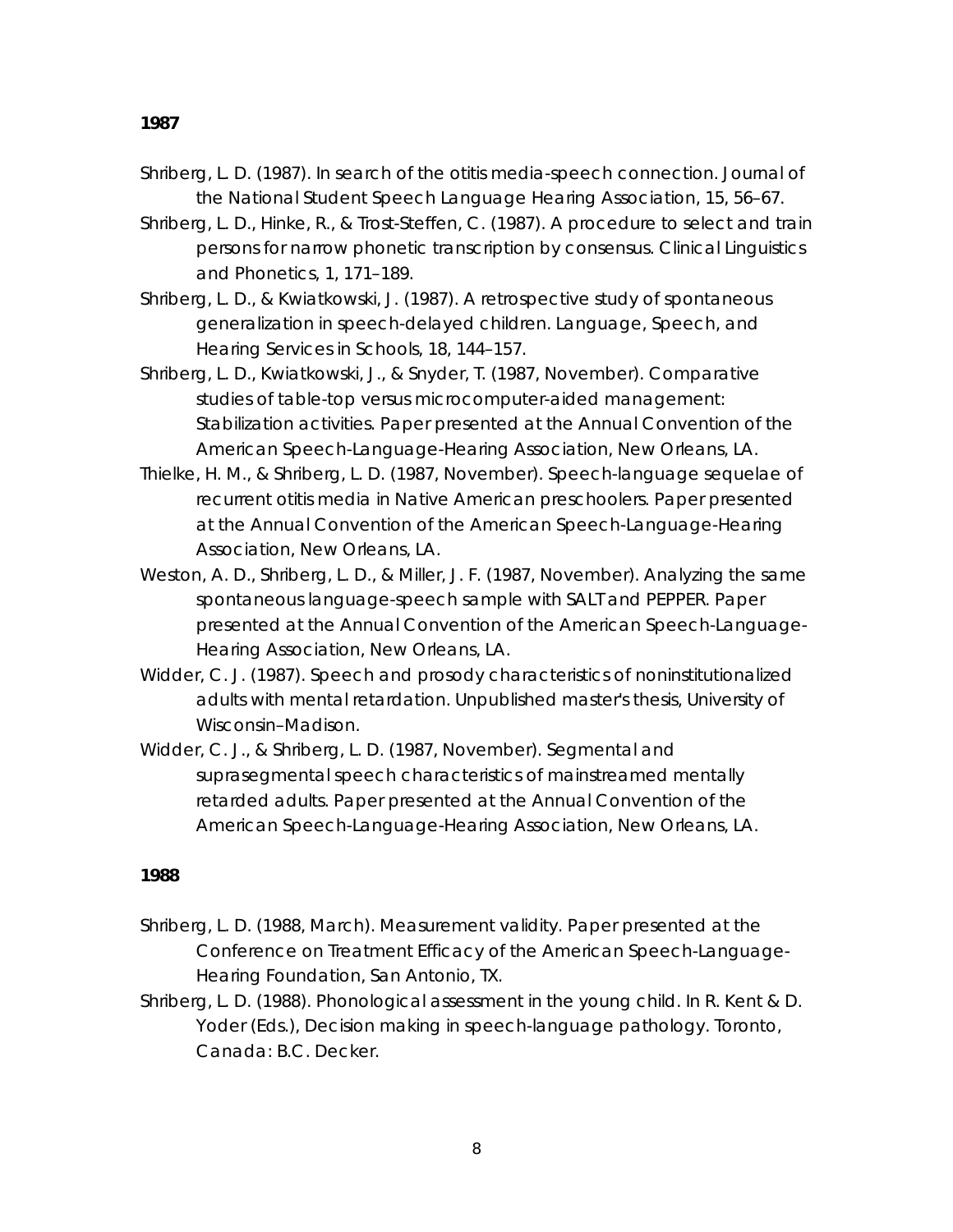- Shriberg, L. D., & Kwiatkowski, J. (1988). A follow-up study of children with phonologic disorders of unknown origin. *Journal of Speech and Hearing Disorders, 53*, 144–155.
- Shriberg, L. D., Kwiatkowski, J., & Snyder, T. (1988, November). *Comparative studies of table-top versus microcomputer-assisted management: Response evocation activities.* Paper presented at the Annual Convention of the American Speech-Language-Hearing Association, Boston, MA.
- Shriberg, L. D., & Olson, D. (1988). PEPAGREE: A Program to Compute Transcription Reliability [Computer software]. Madison, WI: Waisman Center Research Computing Facility, University of Wisconsin–Madison.
- Weston, A. D., Shriberg, L. D., & Kwiatkowski, J. (1988, November). *Unrecognized words in continuous speech-language samples: Determinants of intelligibility.* Paper presented at the Annual Convention of the American Speech-Language-Hearing Association, Boston, MA.

- Kwiatkowski, J., & Shriberg, L. D. (1989, November). *A therapy framework for children with delayed speech development.* Paper presented at the Annual Convention of the American Speech-Language-Hearing Association, St. Louis, MO.
- Lof, G. L., & Shriberg, L. D. (1989, November). *Substantive and methodological issues associated with phonetic transcription.* Paper presented at the Annual Convention of the American Speech-Language-Hearing Association, St. Louis, MO.
- Morrison, J. A., & Shriberg, L. D. (1989, November). *Citing versus talking: Measurement validity in phonologic assessment.* Paper presented at the Annual Convention of the American Speech-Language-Hearing Association, St. Louis, MO.
- Shriberg, L. D., Kwiatkowski, J., & Rasmussen, C. (1989, November). *The Prosody-Voice Screening Profile (PVSP): I. Description and psychometric studies.* Paper presented at the Annual Convention of the American Speech-Language-Hearing Association, St. Louis, MO.
- Shriberg, L. D., Kwiatkowski, J., & Rasmussen, C. (1989, November). *The Prosody-Voice Screening Profile (PVSP): II. Reference data and construct validity.* Paper presented at the Annual Convention of the American Speech-Language-Hearing Association, St. Louis, MO.
- Shriberg, L. D., Kwiatkowski, J., & Snyder, T. (1989). *PepTalk II: Take-a-Turn*. Tucson, AZ: Communication Skill Builders.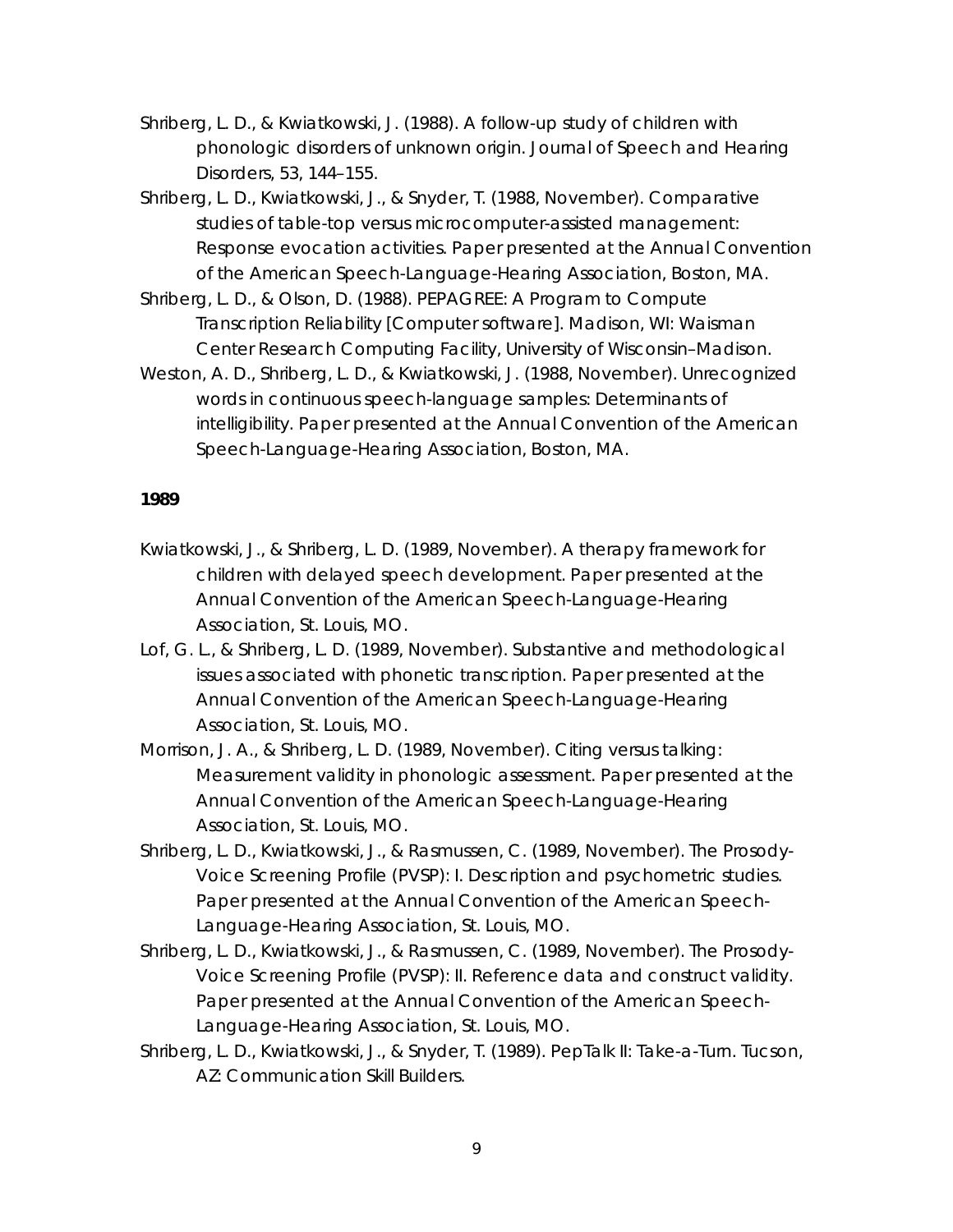Shriberg, L. D., Kwiatkowski, J., & Snyder, T. (1989). Tabletop versus microcomputer-assisted speech management: Stabilization phase. *Journal of Speech and Hearing Disorders, 54*, 233–248.

- Shriberg, L. D., & Zimmerman, W. (1989). PEPSTORE: A Database for PEPPER [Computer software]. Madison, WI: Waisman Center Research Computing Facility, University of Wisconsin–Madison.
- Weston, A. D., Shriberg, L. D., & Miller, J. F. (1989). Analysis of language-speech samples with SALT and PEPPER. *Journal of Speech and Hearing Research, 32*, 755–766.

- Hoffman, S. M. (1990). *An acoustic study of selected vocal characteristics in children with developmental phonological disorders*. Unpublished master's thesis, University of Wisconsin–Madison.
- Kwiatkowski, J., & Shriberg, L. D. (1990, November). *Caregivers' glosses of their speech-delayed child's speech.* Paper presented at the Annual Convention of the American Speech-Language-Hearing Association, Seattle, WA.
- Shriberg, L. D. (1990). Measurement validity. In L. B. Olswang, C. K. Thompson, S. F. Warren, & N. J. Minghetti (Eds.), *Treatment efficacy research in communication disorders* (pp. 63–78). Rockville, MD: American Speech-Language-Hearing Foundation.
- Shriberg, L. D. (1990, November). *Speech assessment in familial disorders research.* Paper presented in a miniseminar: Exploration of the Genetic Basis of Speech and Language Disorders, Annual Convention of the American Speech-Language-Hearing Association, Seattle, WA.
- Shriberg, L. D., & Kwiatkowski, J. (1990). Self-monitoring and generalization in preschool speech-delayed children. *Language, Speech, and Hearing Services in Schools, 21*, 157–170.
- Shriberg, L. D., Kwiatkowski, J., & Rasmussen, C. (1990). *The Prosody-Voice Screening Profile*. Tucson, AZ: Communication Skill Builders.
- Shriberg, L. D., Kwiatkowski, J., & Rasmussen, C. (1990). *The Prosody-Voice Screening Profile: Computer version*. Tucson, AZ: Communication Skill Builders.
- Shriberg, L. D., Kwiatkowski, J., & Snyder, T. (1990). *PepTalk I: Practice/Play*. Tucson, AZ: Communication Skill Builders.
- Shriberg, L. D., Kwiatkowski, J., & Snyder, T. (1990). *PepTalk III: Tell Pep*. Tucson, AZ: Communication Skill Builders.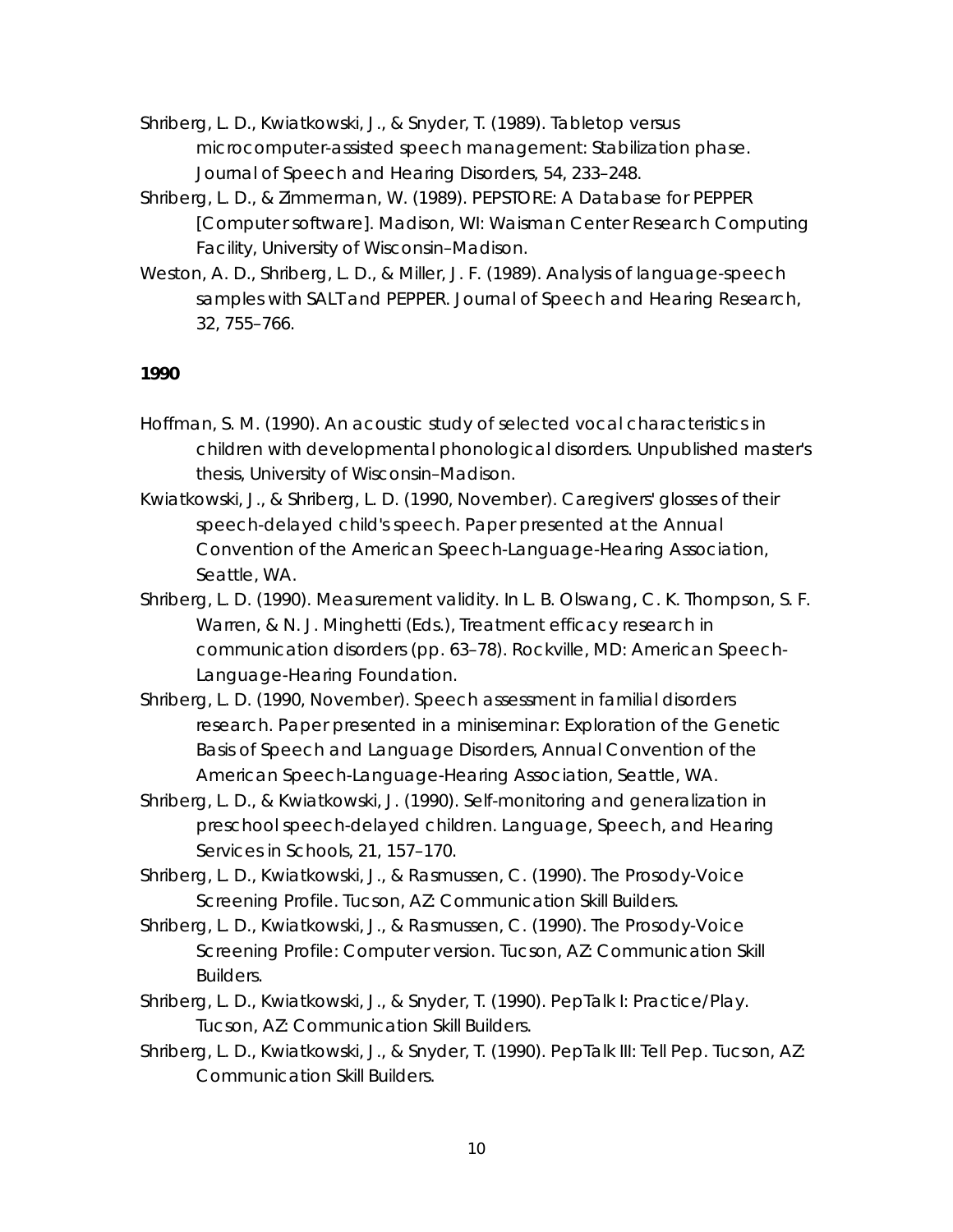Shriberg, L. D., Kwiatkowski, J., & Snyder, T. (1990). Tabletop versus microcomputer-assisted speech therapy: Response evocation phase. *Journal of Speech and Hearing Disorders, 55*, 635–655.

- Shriberg, L. D., & Widder, C. J. (1990). Speech and prosody characteristics of adults with mental retardation. *Journal of Speech and Hearing Research, 33*, 627–653.
- Shriberg, L. D., & Wilson, D. (1990). VAX version of PEPPER [Computer software]. Madison, WI: Waisman Center Research Computing Facility, University of Wisconsin–Madison.
- Thielke, H. M., & Shriberg, L. D. (1990). Effects of recurrent otitis media on language, speech, and educational achievement in Menominee Indian children. *Journal of Native American Education, 29*, 25–35.
- Weston, A. D., Shriberg, L. D., & Kwiatkowski, J. (1990, November). *Sources of unintelligible words in children's speech-language samples.* Paper presented at the Annual Convention of the American Speech-Language-Hearing Association, Seattle, WA.

- Kwiatkowski, J. (1991, February). *A two-factor framework for assessment and diagnostic teaching in developmental phonologic disorders.* Paper presented as part of the American Speech-Language-Hearing Association Teleconference: Severe phonological disorders in children: Cases you wish you didn't have, Rockville, MD.
- Kwiatkowski, J., & Shriberg, L. D. (1991, November). *Speech normalization in phonological disorders: A retrospective study of capability-focus theory.* Paper presented at the Annual Convention of the American Speech-Language-Hearing Association, Atlanta, GA.
- Shriberg, L. D. (1991). Directions for research in developmental phonological disorders. In J. F. Miller (Ed.), *Research on child language disorders: A decade of progress* (pp. 267–276). Austin, TX: Pro-ed.
- Shriberg, L. D. (1991, November). *Some new measures for research in developmental phonological disorders.* Miniseminar presented at the Annual Convention of the American Speech-Language-Hearing Association, Atlanta, GA.
- Shriberg, L. D. (1991, August). *Speech and prosody characteristics of children with speech disorders of known and unknown origin.* Paper presented at the Twelfth International Congress of Phonetic Sciences, Aix-en-Provence, France.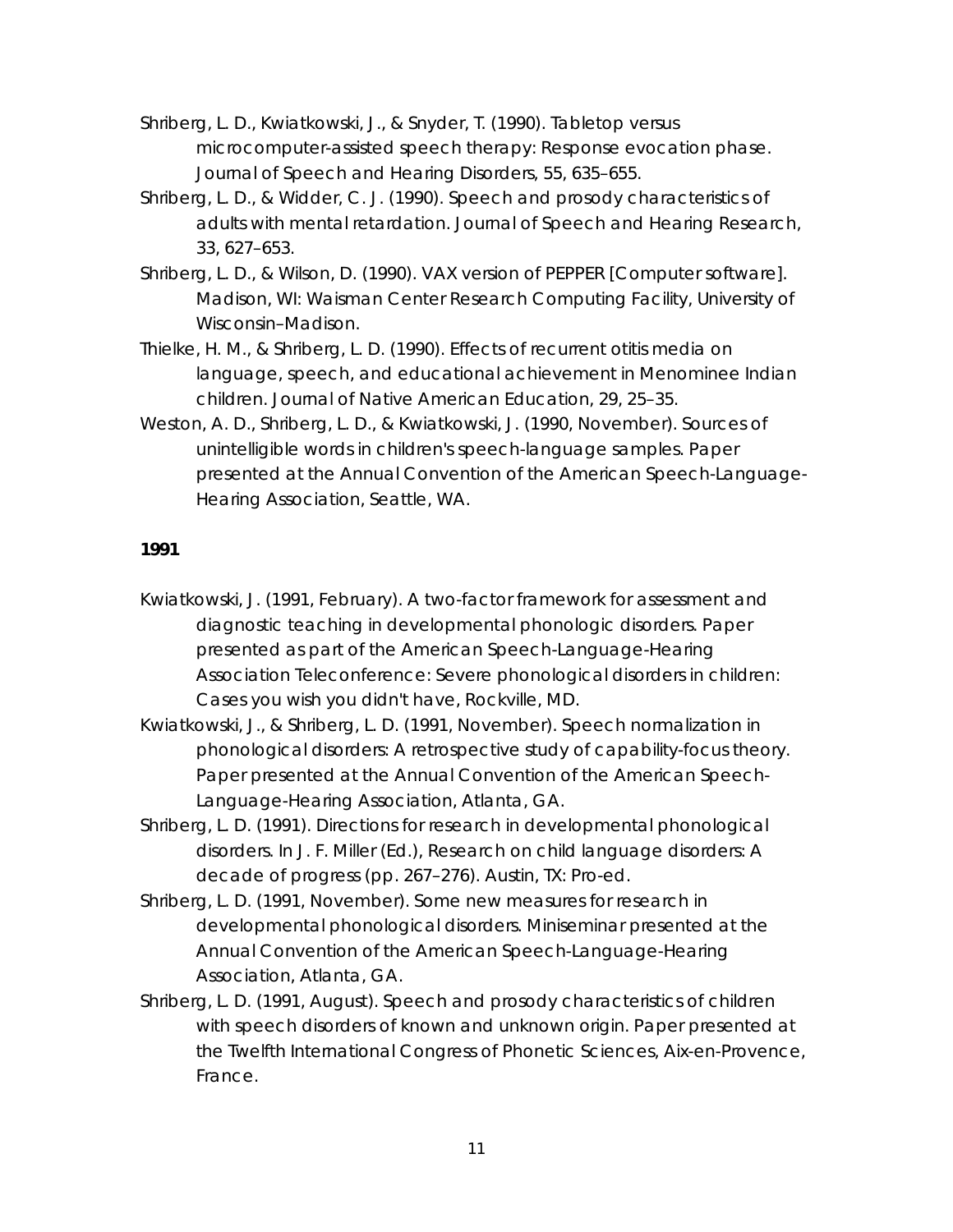Shriberg, L. D. (1991, November). Towards a phenotype for developmental phonological disorders. Invited paper presented at Genetics: Progress and promise for communication sciences and disorders, American Speech-Language-Hearing Association, Atlanta, GA.

- Shriberg, L. D., & Lof, G. L. (1991). Reliability studies in broad and narrow phonetic transcription. *Clinical Linguistics and Phonetics, 5*, 225–279.
- Shriberg, L. D., & Wilson, D. (1991). PEPGRAPH: A Package of Graphics Displays for Phonological Data [Computer software]. Madison, WI: Waisman Center Research Computing Facility, University of Wisconsin–Madison.
- Weston, A. D. (1991, November). *Sentence formulation influences on the realization of emerging phonemes.* Paper presented at the Annual Convention of the American Speech-Language-Hearing Association, Atlanta, GA.

- Kwiatkowski, J., & Shriberg, L. D. (1992). Intelligibility assessment in developmental phonological disorders: Accuracy of caregiver gloss. *Journal of Speech and Hearing Research, 35*, 1095–1104.
- Morrison, J. A., & Shriberg, L. D. (1992). Articulation testing versus conversational speech sampling. *Journal of Speech and Hearing Research, 35*, 259–273.
- Shriberg, L. D., Kwiatkowski, J., & Gruber, F. A. (1992, November). *Speech-sound normalization in developmental phonological disorders*. Miniseminar presented at the Annual Convention of the American Speech-Language-Hearing Association, San Antonio, TX.
- Shriberg, L. D., Kwiatkowski, J., & Gruber, F. A. (1992, November). *Short-term speech-sound normalization in developmental phonological disorders: A prospective study of capability-focus theory*. Miniseminar presented at the Annual Convention of the American Speech-Language-Hearing Association, San Antonio, TX.
- Shriberg, L. D., Kwiatkowski, J., & Gruber, F. A. (1992, November). *A study of longterm speech-sound normalization in developmental phonological disorders*. Miniseminar presented at the Annual Convention of the American Speech-Language-Hearing Association, San Antonio, TX.
- Shriberg, L. D., Kwiatkowski, J., Rasmussen, C., Lof, G. L., & Miller, J. F. (1992). *The Prosody-Voice Screening Profile (PVSP): Psychometric data and reference information for children* (Tech. Rep. No. 1). Phonology Project, Waisman Center, University of Wisconsin–Madison.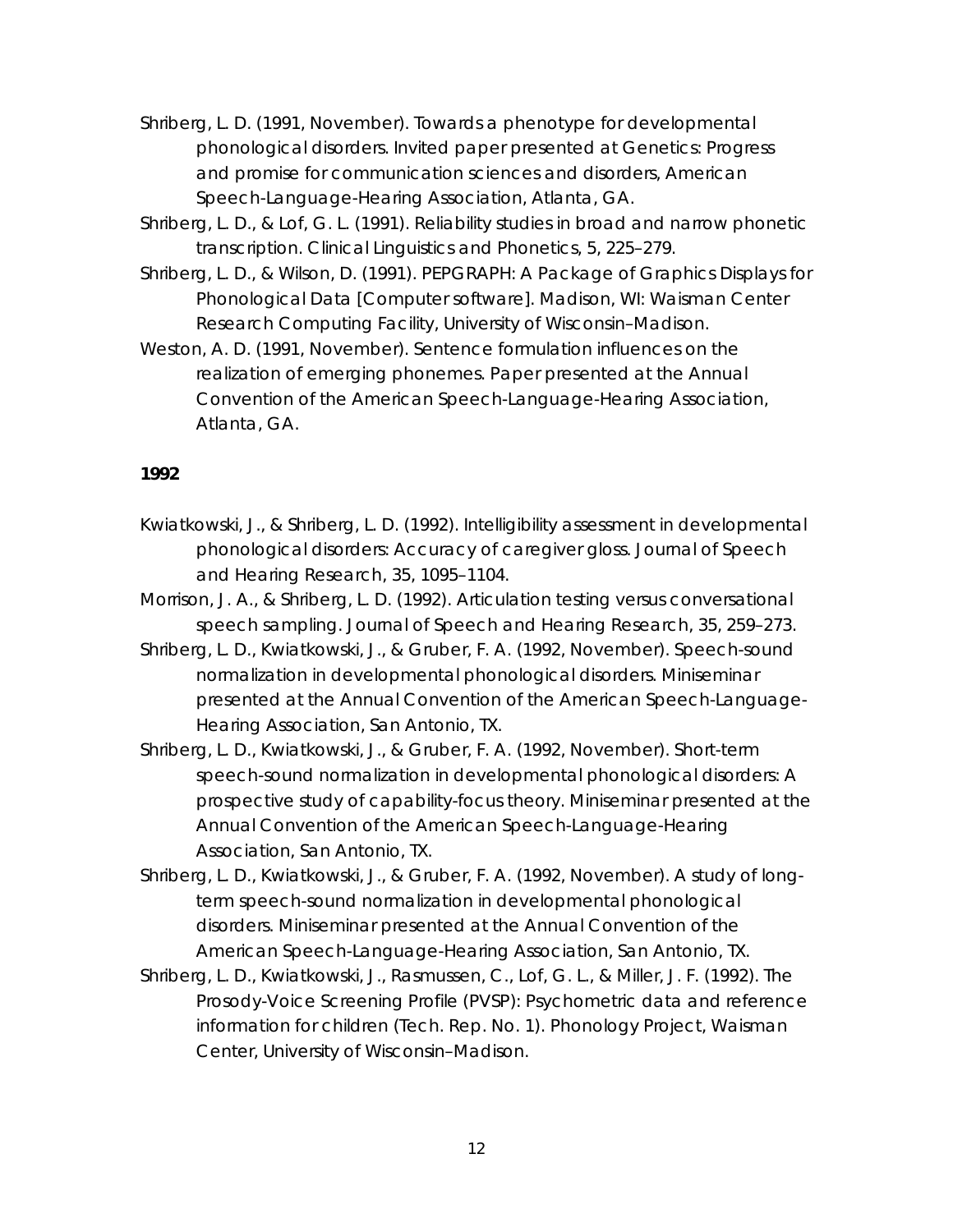- Shriberg, L. D., & Wilson, D. (1992). PEPSTAT: A Graphics and Statistical Package for the Speech Disorders Classification System, the Articulation Competence Index, Speech Profiles, and Prosody-Voice Profiles [Computer software]. Madison, WI: Waisman Center Research Computing Facility, University of Wisconsin–Madison.
- Weston, A. D. (1992). *The influence of sentence production variables on children's realizations of emerging phonemes*. Unpublished doctoral dissertation, University of Wisconsin–Madison.
- Weston, A. D., & Shriberg, L. D. (1992). Contextual and linguistic correlates of intelligibility in children with developmental phonological disorders. *Journal of Speech and Hearing Research, 35*, 1316–1332.

- Kwiatkowski, J., & Shriberg, L. D. (1993). Speech normalization in developmental phonological disorders: A retrospective study of capability-focus theory. *Language, Speech, and Hearing Services in Schools, 24*, 10–18.
- Shriberg, L. D. (1993). Four new speech and prosody-voice measures for genetics research and other studies in developmental phonological disorders. *Journal of Speech and Hearing Research, 36*, 105–140.
- Shriberg, L. D. (1993, May). *Phenotypes and phonologies: Facts and fictions*. Paper presented at the 14th Annual Symposium on Research in Child Language Disorders, Madison, WI.
- Shriberg, L. D., Lof, G. L., & Wilson, D. L. (1993). A utility program to aggregate non-natural sound changes [Computer software]. Madison, WI: Waisman Center Research Computing Facility, University of Wisconsin–Madison.

- Lewis, B. A., & Shriberg, L. D. (1994, November). *Life span interrelationships among speech, prosody-voice, and nontraditional phonological measures*. Miniseminar presented at the Annual Convention of the American Speech-Language-Hearing Association, New Orleans, LA.
- Lof, G. L. (1994). *A study of phoneme perception and speech stimulability*. Unpublished doctoral dissertation, University of Wisconsin–Madison.
- Morrison, J. A., & Shriberg, L. D. (1994). Response to Ingram letter. *Journal of Speech and Hearing Research, 37*, 935–937.
- Shriberg, L. D. (1994). Developmental phonological disorders: Moving toward the 21st century--forwards, backwards, or endlessly sideways? *American Journal of Speech-Language Pathology, 3*(3), 26–28.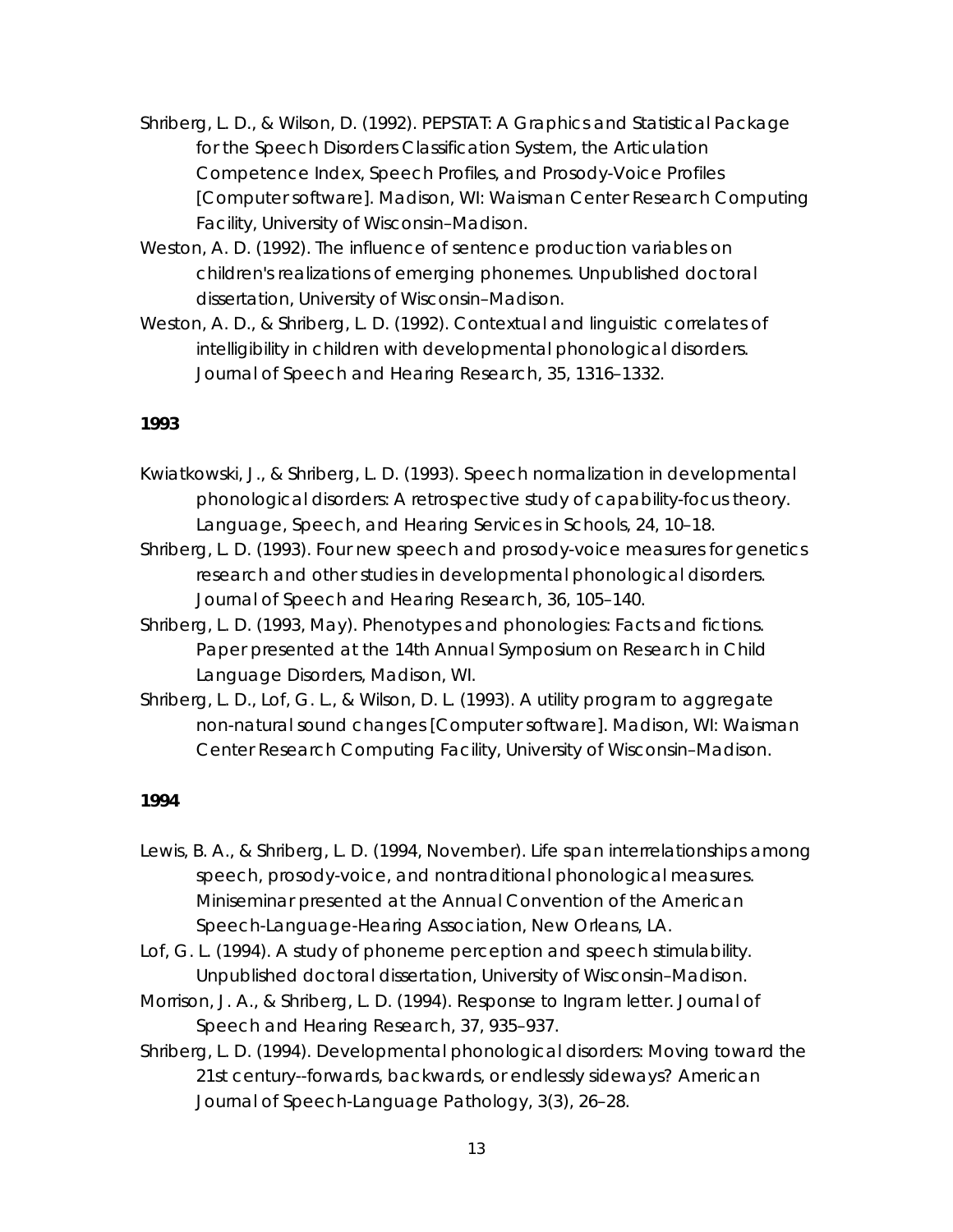Shriberg, L. D. (1994). Five subtypes of developmental phonological disorders. *Clinics in Communication Disorders, 4*(1), 38–53.

Shriberg, L. D., Gruber, F. A., & Kwiatkowski, J. (1994). Developmental phonological disorders III: Long-term speech-sound normalization. *Journal of Speech and Hearing Research, 37*, 1151–1177.

Shriberg, L. D., & Kwiatkowski, J. (1994). Developmental phonological disorders I: A clinical profile. *Journal of Speech and Hearing Research, 37*, 1100–1126.

Shriberg, L. D., Kwiatkowski, J., & Gruber, F. A. (1994). Developmental phonological disorders II: Short-term speech-sound normalization. *Journal of Speech and Hearing Research, 37*, 1127–1150.

# *1995*

- McSweeny, J. L., & Shriberg, L. D. (1995). *Segmental and suprasegmental transcription reliability* (Tech. Rep. No. 2). Phonology Project, Waisman Center, University of Wisconsin–Madison.
- Shriberg, L. D., & Kent, R. D. (1995). *Clinical phonetics* (2nd ed.). Boston: Allyn & Bacon.
- Shriberg, L. D., Wilson, D. L., & Austin, D. (1995). *The PEPPER font: A set of phonetic symbols for use in WordPerfect documents.* Boston: Allyn and Bacon.
- Shriberg, L. D. (1995, December). *Back to the (phonological) future*. Miniseminar presented at the Annual Convention of the American Speech-Language-Hearing Association, Orlando, FL.
- Shriberg, L. D. (1995, December). *A diagnostic marker for a subtype of developmental apraxia of speech: Inappropriate stress*. Miniseminar presented at the Annual Convention of the American Speech-Language-Hearing Association, Orlando, FL.
- Shriberg, L. D. (1995, December). *Some perspectives on teaching the undergraduate phonetics course*. Presented as a part of *Teaching phonetics: A forum on curricular issues and instructional strategies* at the Annual Convention of the American Speech-Language-Hearing Association, Orlando, FL.

# *1996*

Austin, D., & Shriberg, L. D. (1996). *Lifespan reference data for ten measures of articulation competence using the Speech Disorders Classification System (SDCS)* (Tech. Rep. No. 3). Phonology Project, Waisman Center, University of Wisconsin–Madison.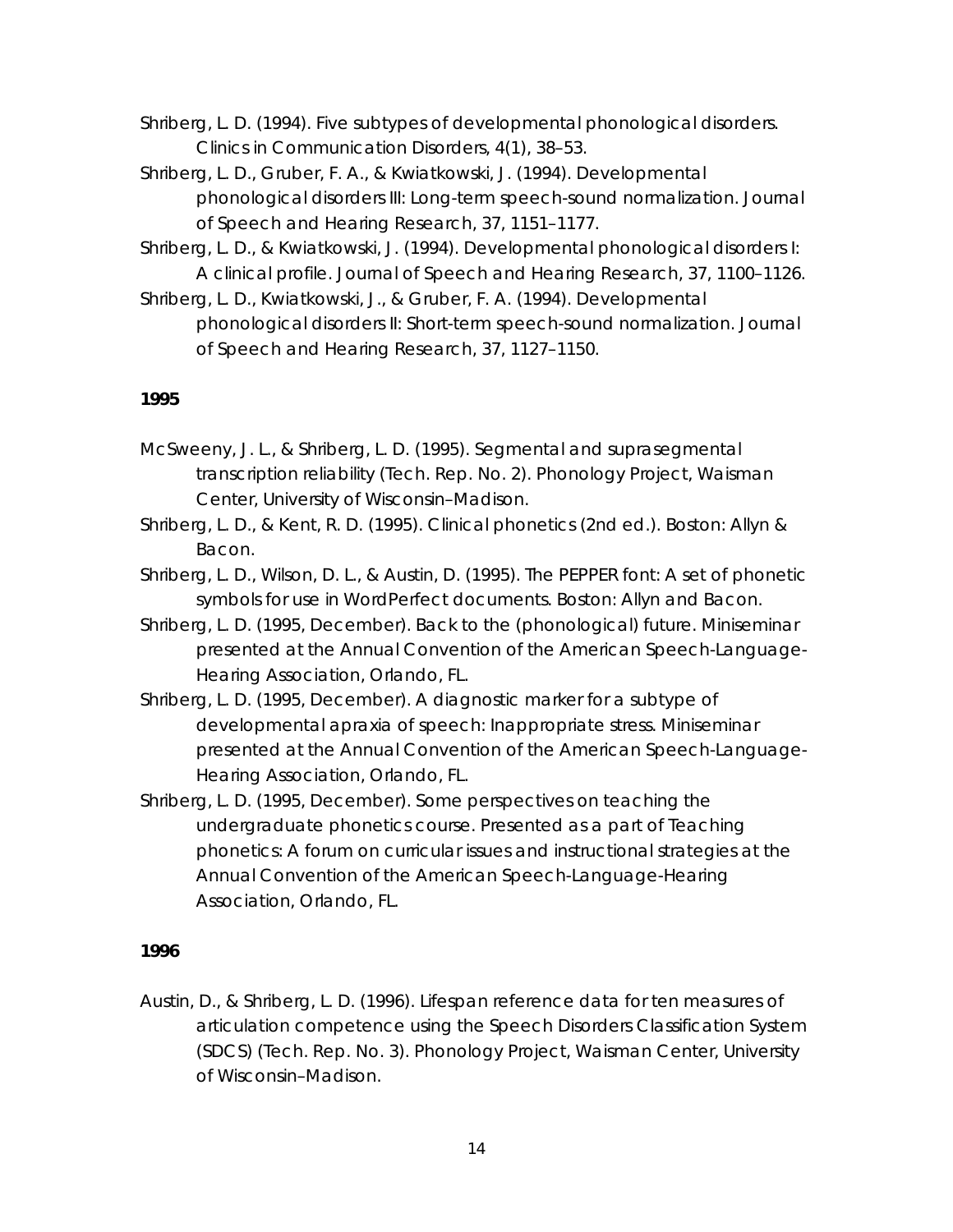- Flipsen, P., Jr., Tjaden, K., Weismer, G., & Karlsson, H. (1996). *Acoustic analysis protocol* (Tech. Rep. No. 4). Phonology Project, Waisman Center, University of Wisconsin–Madison.
- Shriberg, L. D. (1996, April). *Is the PCC still PC?* Paper presented at the Annual Child Phonology Conference, Iowa City, IA.
- Shriberg, L. D. (1996, November). *Subject variables in clinical outcome research*. Paper presented at the Annual Convention of the American Speech-Language-Hearing Association, Seattle, WA.
- Shriberg, L. D. (1996, November). *Teaching childhood speech disorders in the 90's*. Paper presented at the Annual Convention of the American Speech-Language-Hearing Association, Seattle, WA.
- Shriberg, L. D., & Flipsen, P., Jr. (1996, November). *Otitis media and speech delay: Relative risk and diagnostic markers*. Paper presented at the Annual Convention of the American Speech-Language-Hearing Association, Seattle, WA.

- Flipsen, P., Jr., Karlsson, H., Weismer, G., & Shriberg, L. D. (1997, November). *Acoustics of* **/s/***: Toward a phenotype marker for residual speech disorder*. Poster session presented at the Annual Convention of the American Speech-Language-Hearing Association, Boston, MA.
- Gruber, F. A. (1997). *Kaplan-Meier Tables for Normalization Outcomes in Children with Speech Delay* (Tech. Rep. No. 6). Phonology Project, Waisman Center, University of Wisconsin–Madison.
- Gruber, F. A. (1997, November). *When will a child with speech delay normalize?* Paper presented at the Annual Convention of the American Speech-Language-Hearing Association, Boston, MA.
- Kwiatkowski, J., Shriberg, L. D. (1997). *Procedures to Assess Focus for the Capability-Focus Treatment Framework* (Tech. Rep. No. 5). Phonology Project, Waisman Center, University of Wisconsin–Madison.
- Lewis, B. A., Shriberg, L. D., Pollak, L. B., Jr., Freebairn, L., O'Donnell, B., & Dawson, D. V. (1997, July). *A mixture analysis of phonology disorders*. Paper presented at the 27th Annual Meeting of the Behavior Genetics Association, Toronto, Canada.
- Shriberg, L. D. (1997). Developmental phonological disorder(s): One or many? In B. W. Hodson & M. L. Edwards (Eds.). *Perspectives in applied phonology* (pp. 105–127). Gaithersburg, MD: Aspen.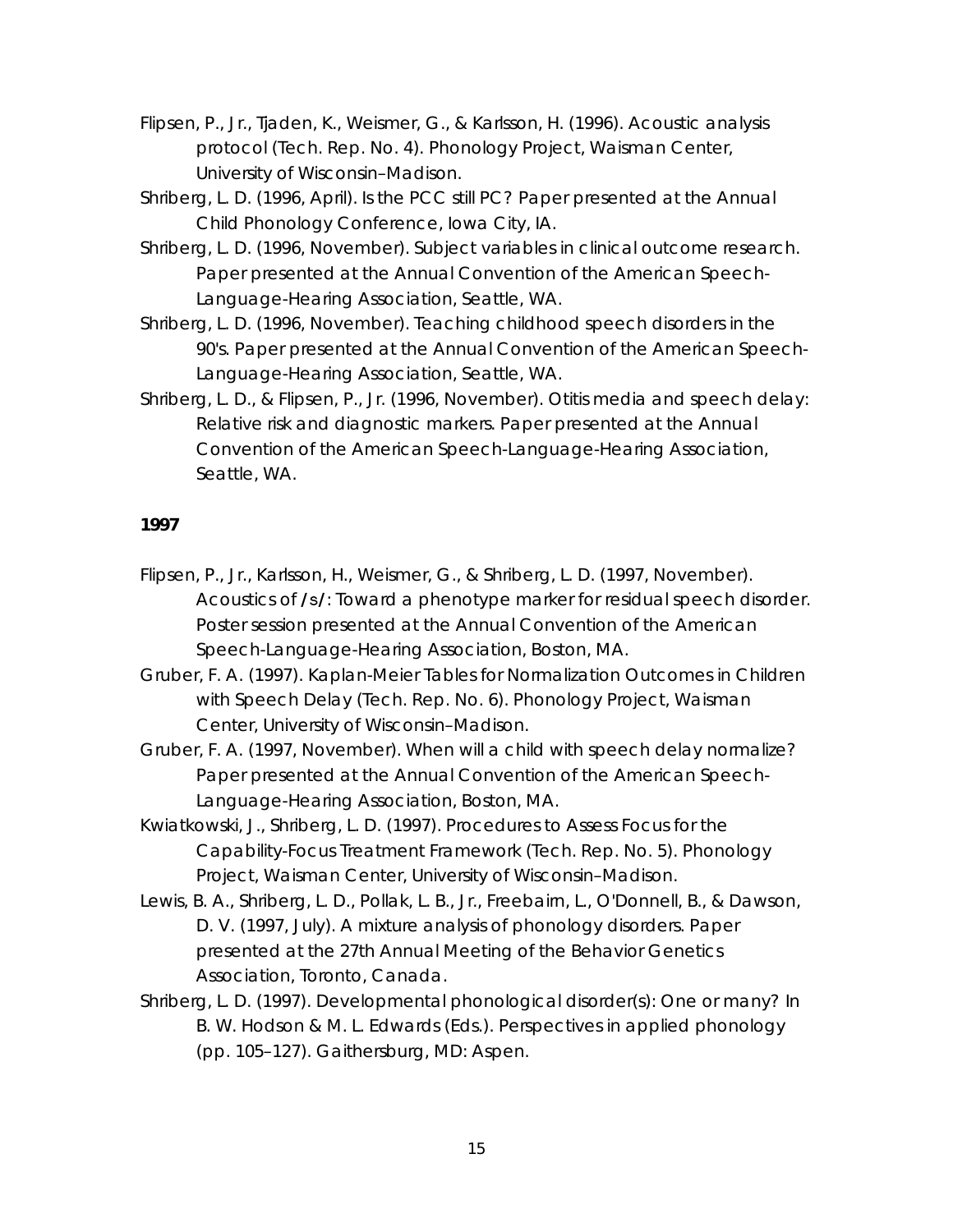- Shriberg, L. D., Aram, D. M., & Kwiatkowski, J. (1997). Developmental apraxia of speech: I. Descriptive perspectives. *Journal of Speech, Language, and Hearing Research, 40*, 273–285.
- Shriberg, L. D., Aram, D. M., & Kwiatkowski, J. (1997). Developmental apraxia of speech: II. Toward a diagnostic marker. *Journal of Speech, Language, and Hearing Research, 40*, 286–312.
- Shriberg, L. D., Aram, D. M., & Kwiatkowski, J. (1997). Developmental apraxia of speech: III. A subtype marked by inappropriate stress. *Journal of Speech, Language, and Hearing Research, 40*, 313–337.
- Shriberg, L. D., Austin, D., Lewis, B. A., McSweeny, J. L., & Wilson, D. L. (1997). The Percentage of Consonants Correct (PCC) metric: Extensions and reliability data. *Journal of Speech, Language, and Hearing Research, 40*, 708–722.
- Shriberg, L. D., Austin, D., Lewis, B. A., McSweeny, J. L., & Wilson, D. L. (1997). The Speech Disorders Classification System (SDCS): Extensions and lifespan reference data. *Journal of Speech, Language, and Hearing Research, 40*, 723–740.
- Shriberg, L. D., & Friel-Patti, S. (1997, November). *Early recurrent otitis media with and without hearing loss: Risk for speech-language disorder*. Paper presented at the Annual Convention of the American Speech-Language-Hearing Association, Boston, MA.
- Weston, A. (1997). The influence of sentence elicitation variables on children's speech production. *Journal of Speech, Language, and Hearing Research, 40*, 975–989. Based on a doctoral dissertation supported by Grant No. DC000496.

- Flipsen, P., Jr., Shriberg, L. D., Weismer, G., Karlsson, H., & McSweeny, J (1998). *Acoustic reference data for* **/s/** *in adolescents* (Tech. Rep. No. 8). Phonology Project, Waisman Center, University of Wisconsin–Madison.
- Kwiatkowski, J., & Shriberg, L. D. (1998). The capability-focus treatment framework for child speech disorders. *American Journal of Speech-Language Pathology: A Journal of Clinical Practice, 7,* 27–38.
- McSweeny, J. (1998). *Procedures to obtain extended conversational speech samples for prosody-voice analysis* (Tech. Rep. No. 7). Phonology Project, Waisman Center, University of Wisconsin–Madison.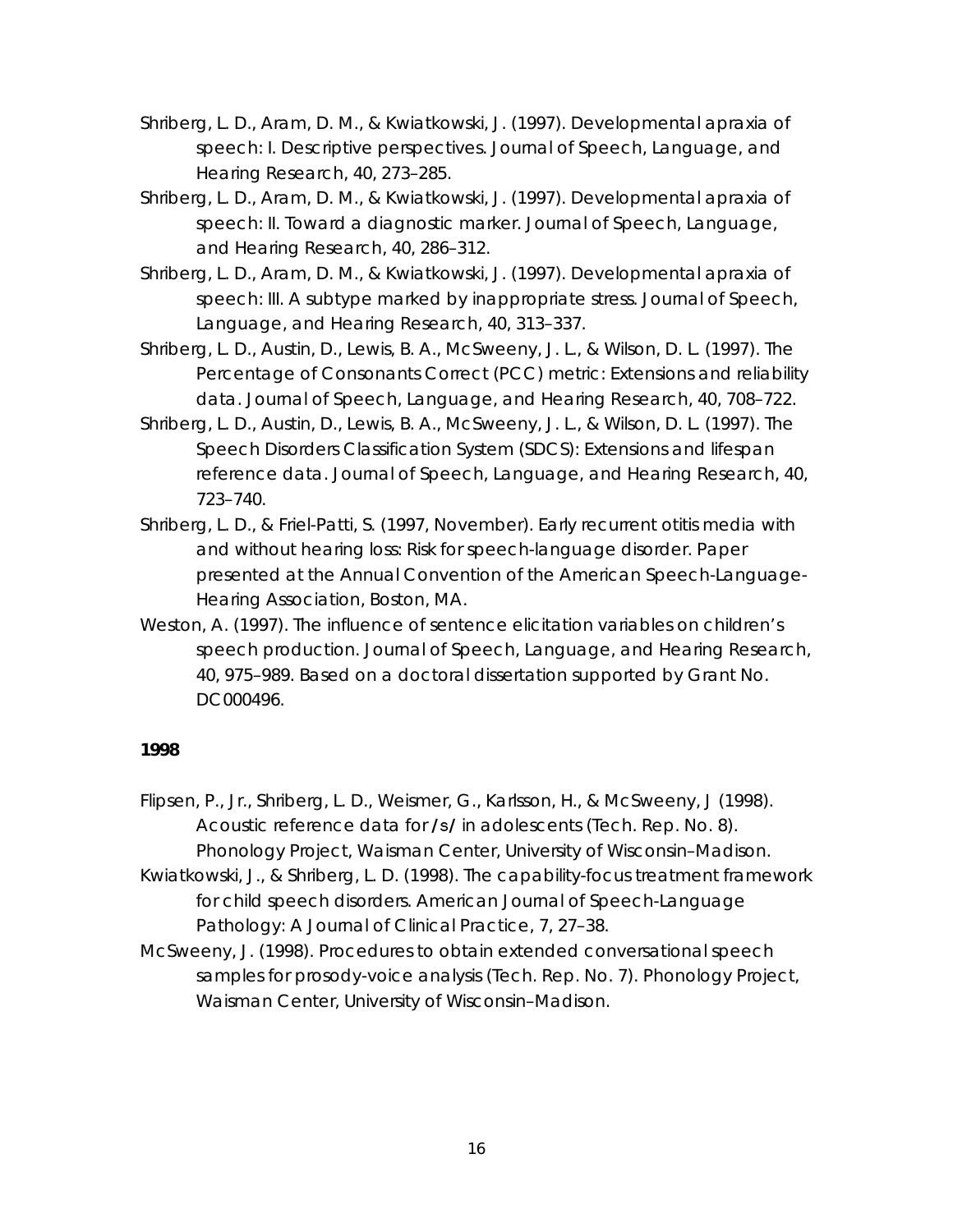- Paul, R., Parent, E., Rubin, E., Romanik, L., Klin, A., Shriberg, L., Carroll, M., Kennedy, M., Marans, W., Volkmar, F., & Cohen, D. (1998, November). *Communication profiles in autism and Asperger's syndrome*. Poster presented at the Annual Convention of the American Speech-Language-Hearing Association, San Antonio, TX.
- Shriberg, L. D. (1998, November). *Management of Developmental Apraxia of Speech: Linguistic and motor perspectives: Convergence on nosology, etiology, and treatment.* Discussion of papers presented at the Annual Convention of the American Speech-Language-Hearing Association, San Antonio, TX.
- Shriberg, L. D., Aram, D. M., & Kwiatkowski, J. (1998). Alternative research perspectives: A response to Waldron. *Journal of Speech, Language, and Hearing Research, 41*, 960–963.
- Shriberg, L. D., & Austin, D. (1998). Comorbidity of speech-language disorder: Implications for a phenotype marker for speech delay. In R. Paul (Ed.), *The speech-language connection* (pp. 73–117)*.* Baltimore, MD: Paul H. Brookes.
- Shriberg, L. D., Tomblin, J. B., & McSweeny, J. L. (1998, November). *Prevalence of speech delay in kindergarten-aged children*. Paper presented at the Annual Convention of the American Speech-Language-Hearing Association, San Antonio, TX.

- Flipsen, P., Jr. (1999). *Articulation rate and speech-sound normalization following speech delay*. Unpublished doctoral dissertation, University of Wisconsin– Madison.
- Flipsen, P., Jr. (1999, June). *Longitudinal changes in articulation rate and production unit length in children with speech delay*. Poster presented at the 20th Annual Symposium on Research in Child Language Disorders, Madison, WI.
- Flipsen, P., Jr. (1999). *Longitudinal data on articulation rate and production unit length in children with speech delay* (Tech. Rep. No. 9). Phonology Project, Waisman Center, University of Wisconsin–Madison.
- Flipsen, P., Jr. (1999). Prepausal accuracy in the speech of adults with Down syndrome. *Clinical Linguistics and Phonetics, 13*(1), 55–65.
- Flipsen, P., Jr., Shriberg, L. D., Weismer, G., Karlsson, H. B., & McSweeny, J. L. (1999). Acoustic characteristics of **/s/** in adolescents. *Journal of Speech, Language, and Hearing Research, 42*, 663–677.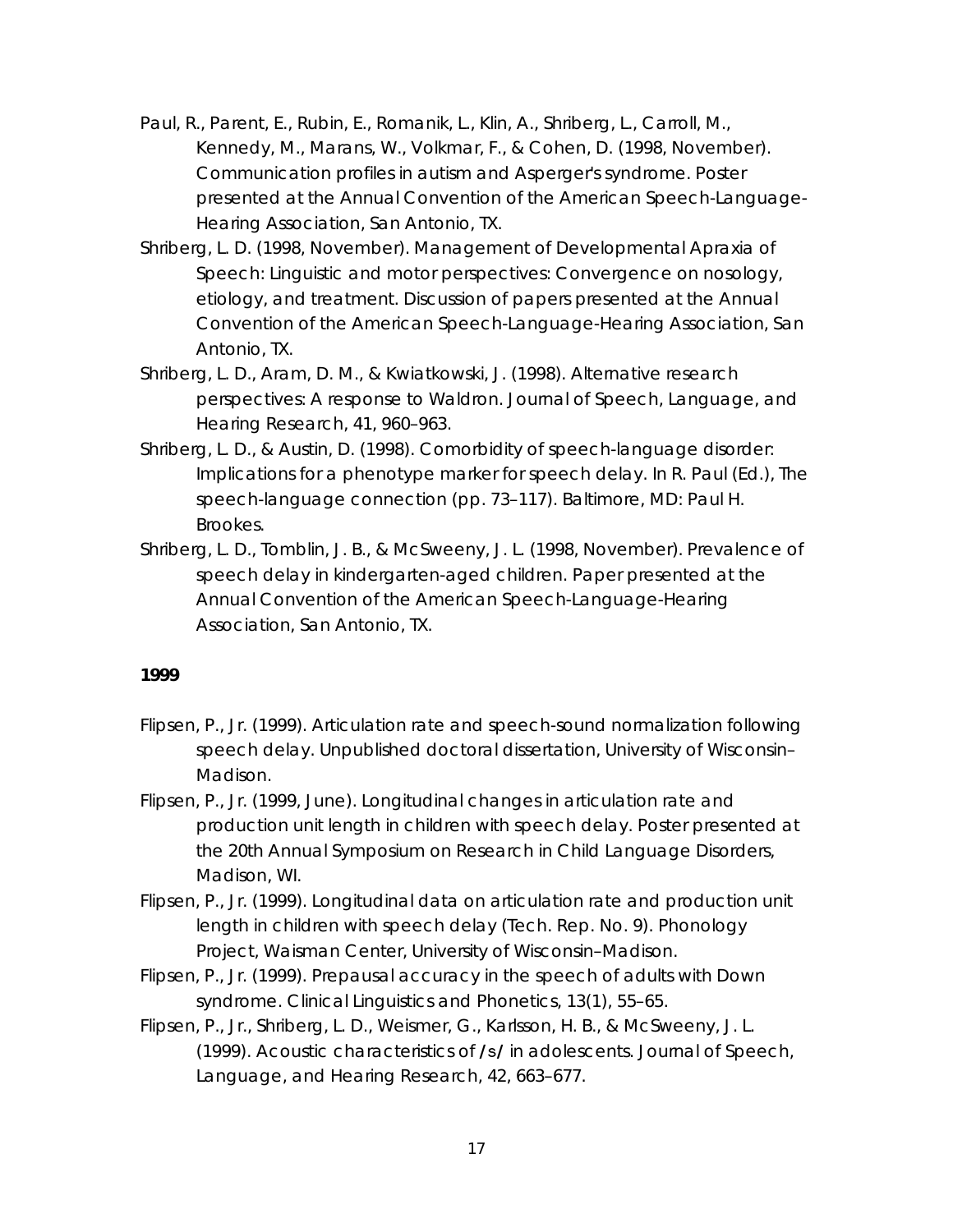- Gruber, F. A. (1999). Tutorial: Survival analysis—a statistic for clinical, efficacy, and theoretical applications. *Journal of Speech, Language, and Hearing Research, 42*, 432–447.
- Gruber, F. A. (1999). Probability estimates and paths to consonant normalization in children with speech delay. *Journal of Speech, Language, and Hearing Research, 42*, 448–459.
- Gruber, F. A. (1999). Variability and sequential order of consonant normalization in children with speech delay. *Journal of Speech, Language, and Hearing Research, 42*, 460–472.
- Karlsson, H. (1999). *An acoustic description of* **/s/** *productions in two subtypes of child speech disorders*. Unpublished master's thesis, University of Wisconsin, Madison.
- Odell, K. H., & Shriberg, L. D. (1999, November). *Prosody-voice characteristics of children and adults with apraxia of speech*. Paper presented at the Annual Convention of the American Speech-Language-Hearing Association, San Francisco, CA.
- Shriberg, L. D. (1999, May). *Five phonological disorders*. Paper presented at the 50th Anniversary Symposium, L. B. Spake Hearing and Speech Department, University of Kansas Medical Center, Kansas City, Kansas.
- Shriberg, L. D. (1999, July). *Emerging profiles for five phonological disorders*. Paper presented at the Annual Child Phonology Conference, Bangor, Wales.
- Shriberg, L. D. (1999, November). *Epidemiologic and diagnostic profiles for five developmental phonological disorders*. Paper presented at the Annual Convention of the American Speech-Language-Hearing Association, San Francisco, CA.
- Shriberg, L. D., & Tomblin, J. B. (1999, March). *Prevalence of speech delay and comorbidity with language impairment.* Poster presented at the Third International Symposium on Speech and Language Impairments: From Theory to Practice, York, United Kingdom.
- Shriberg, L. D., Tomblin, J. B., & McSweeny, J. L. (1999). Prevalence of speech delay in 6-year-old children and comorbidity with language impairment. *Journal of Speech, Language, and Hearing Research, 42*, 1461–1481.
- Tomblin, J. B., Shriberg, L. D., Nishimura, C., Zhang, X., & Murray, J. (1999, March). *Association of Specific Language Impairment with Loci at 7q31*. Poster presented at the Third International Symposium on Speech and Language Impairments: From Theory to Practice, York, United Kingdom.
- Velleman, S. L., & Shriberg, L. D. (1999). Metrical analysis of the speech of children with suspected developmental apraxia of speech. *Journal of Speech, Language, and Hearing Research, 42*, 1444–1460.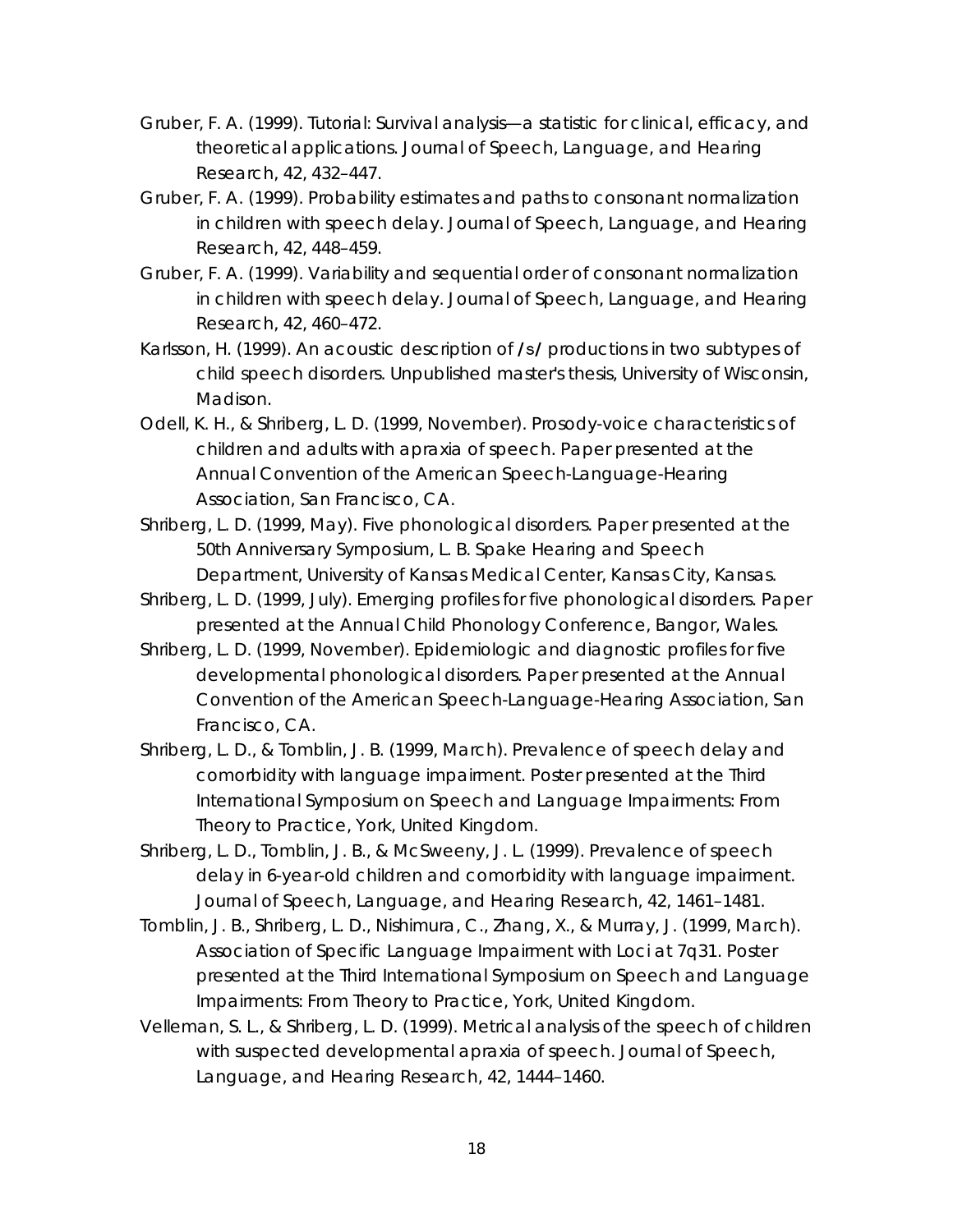- Flipsen, P., Jr., Shriberg, L. D., Weismer, G., Karlsson, H. B., & McSweeny, J. L. (2000). *Acoustic data for American English* **/r/** *and* **/6/** *in typically speaking adolescents* (Tech. Rep. No. 10). Phonology Project, Waisman Center, University of Wisconsin–Madison.
- Shriberg, L. D., Flipsen, P., Jr., Karlsson, H. B., & McSweeny, J. L. (2000, November). *Toward an acoustic phenotype marker for genetic studies of residual /* $\alpha$ */ distortions*. Paper presented at the Annual Convention of the American Speech-Language-Hearing Association, Washington, DC.
- Shriberg, L. D., Flipsen, P., Jr., Thielke, H., Kwiatkowski, J., Kertoy, M., Katcher, M., Nellis, R., & Block, M. (2000). Risk for speech disorder associated with early recurrent otitis media with effusion: Two retrospective studies. *Journal of Speech, Language, and Hearing Research, 43,* 79–99.
- Shriberg, L. D., Friel-Patti, S., Flipsen, P., Jr., & Brown, R. L. (2000). Otitis media, fluctuant hearing loss, and speech-language outcomes: A preliminary structural equation model*. Journal of Speech, Language, and Hearing Research, 43,* 100–120*.*
- Shriberg, L. D., Paul, R., McSweeny, J. L., Klin, A., Volkmar, F. R., & Cohen, D. J. (2000, November). *Speech and prosody characteristics of adolescents and adults with High Functioning Autism and Asperger syndrome.* Poster presented at the Annual Convention of the American Speech-Language-Hearing Association, Washington, DC.

- Campbell, T. F., Dollaghan, C. A., Adelson, P .D., Janosky, J., Balason, D., Nash, T., Rusiewicz, H., Feldman, H., Shriberg, L., Moore, C., Connaghan, K., Brown, S. D., Pitcairn, D., & Reilly, K. (2001, June). *Speech change in young children after severe traumatic brain injury*. Poster presented at the 4th International Speech Motor Conference, Nijmegen, The Netherlands.
- Flipsen, P., Jr. (2001, June). *Early developmental milestones and speech sound normalization following speech delay*. Poster presented at the 22nd Annual Symposium on Research in Child Language Disorders, Madison, WI.
- Flipsen, P., Jr. (2001, June). *Social skills and residual speech sound distortions following speech delay*. Poster presented at the 22nd Annual Symposium on Research in Child Language Disorders, Madison, WI.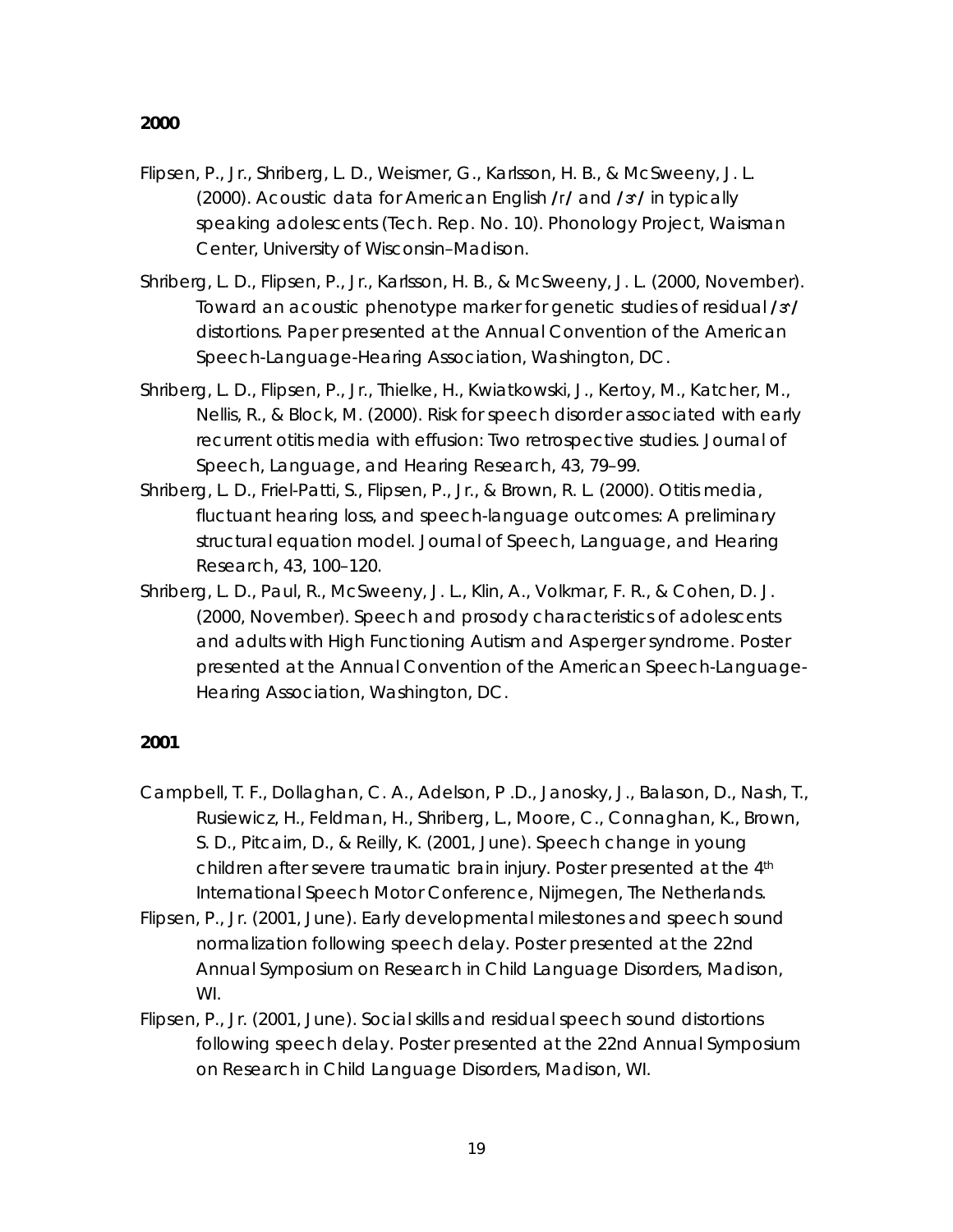- Flipsen, P., Jr., Shriberg, L. D., Weismer, G., Karlsson, H. B., & McSweeny, J. L. (2001). Acoustic phenotypes for speech-genetics studies: Reference data for residual **/6/** distortions. *Clinical Linguistics and Phonetics, 15*, 603-630.
- Lewis, B. A., Freebairn, L. A., Taylor, H. G., Hansen, A., Shriberg, L. D., Dawson, D. V., & Iyengar, S. (2001, November). *Family pedigrees of children with suspected developmental apraxia of speech*. Poster presented at the Annual Convention of the American Speech-Language-Hearing Association, New Orleans, LA.
- McSweeny, J. L., & Shriberg, L. D. (2001). Clinical research with the prosody-voice screening profile. *Clinical Linguistics and Phonetics, 15*, 505-528.
- Odell, K. H., & Shriberg, L. D. (2001). Prosody-voice characteristics of children and adults with apraxia of speech. *Clinical Linguistics and Phonetics, 15,* 275– 307.
- Shriberg, L. D. (2001, June). *Speech motor control processes in child speech*  disorders. Poster presented at the 4<sup>th</sup> International Speech Motor Conference, Nijmegen, the Netherlands.
- Shriberg, L. D., Allen, C. T., McSweeny, J. L., & Wilson, D. L. (2001). PEPPER: Programs to examine phonetic and phonologic evaluation records [Computer software]. Madison, WI: Waisman Center Research Computing Facility, University of Wisconsin–Madison.
- Shriberg, L. D., Campbell, T. F., Brown, R. L., Karlsson, H. B., McSweeny, J. L., & Nadler, C. J. (2001, November). *Toward an acoustic marker for childhood apraxia of speech.* Poster presented at the Annual Convention of the American Speech-Language-Hearing Association, New Orleans, LA.
- Shriberg, L. D., Flipsen, P., Jr., Karlsson, H. B., & McSweeny, J. L. (2001). Acoustic phenotypes for speech-genetics studies: An acoustic marker for residual **/6/** distortions*. Clinical Linguistics and Phonetics, 15,* 631–650.
- Shriberg, L. D., Paul, R., McSweeny, J. L., Klin, A., Volkmar, F. R., & Cohen, D. J. (2001). Speech and prosody characteristics of adolescents and adults with High Functioning Autism and Asperger syndrome. *Journal of Speech, Language, and Hearing Research, 44,* 1097–1115.

Green, J. R., Shriberg, L. D., & Campbell, T. F. (2002, March). *Speech timing variables in children with typical speech acquisition, speech delay, and suspected apraxia of speech.* Poster presented at the Eleventh Biennial Conference on Motor Speech, Williamsburg, VA.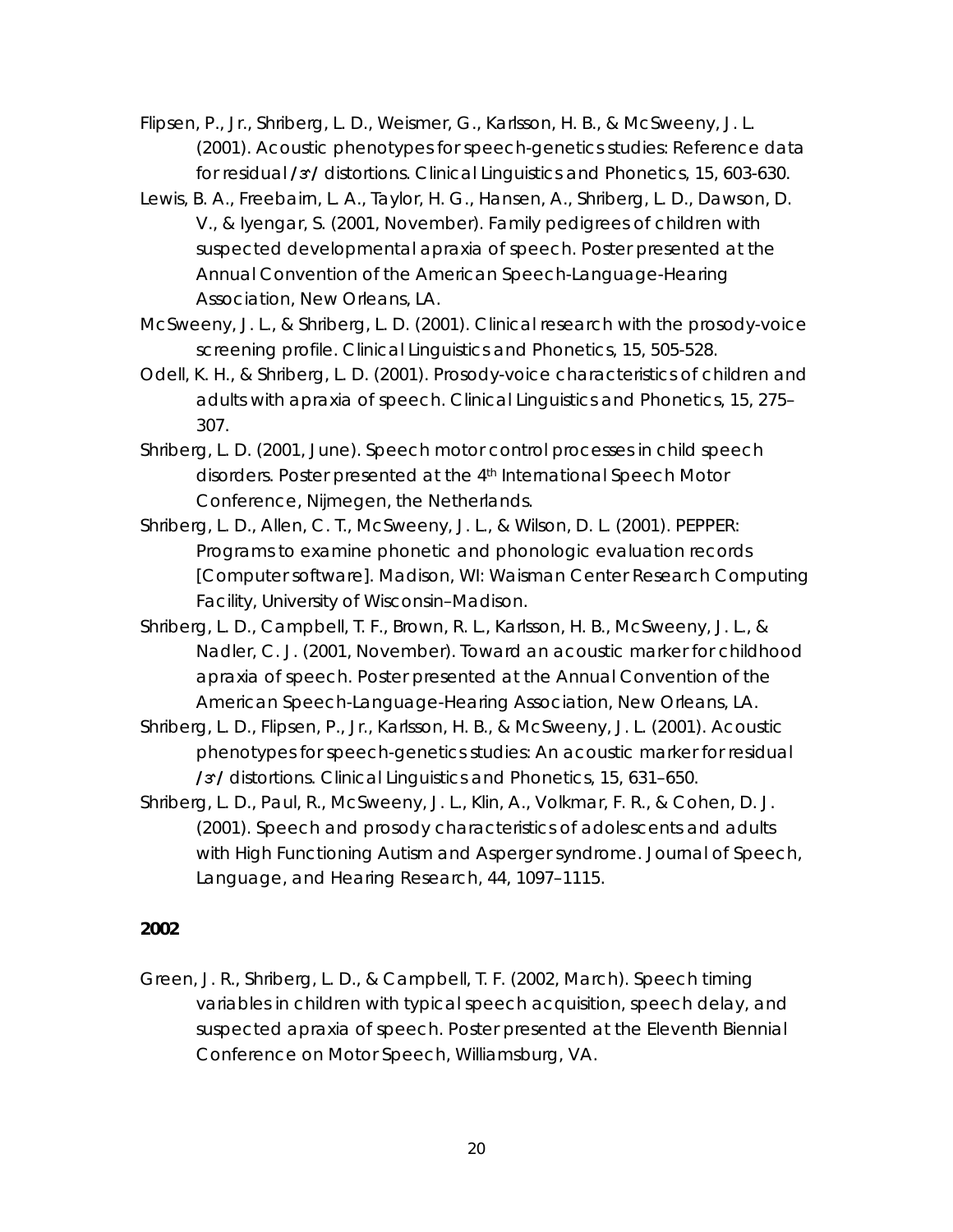- Karlsson, H. B., Shriberg, L. D., Flipsen, P., Jr., & McSweeny, J. L. (2002). Acoustic phenotypes for speech-genetics studies: Toward an acoustic marker for residual **/s/** distortions. *Clinical Linguistics and Phonetics, 16,* 403–424.
- Paul, R., Shriberg, L., McSweeny, J., Klin, A., Volkmar, F., & Cohen, D. (2002, June). *Patterns of prosody and social communicative skills in high functioning autism and AS.* Paper presented at the 23rd Annual Symposium on Research in Child Language Disorders, Madison, WI.
- Schick, J., Kundtz, A., Tiwari, H., Taylor, H., Freebairn, L., Hansen, A., Shriberg, L., Lewis, B. A., & Iyengar, S. K. (2002, May). *Broad phenotype of speech disorders shows strong evidence of linkage at candidate region 7q31.*  Paper presented at the European Human Genetics Conference, Berlin, Germany.
- Shriberg, L. D. (2002, March). *Some research findings in childhood apraxia of speech*. Paper presented at the 2002 Symposium on Childhood Apraxia of Speech, Scottsdale, AZ.
- Shriberg, L. D. (2002, November). *Classification and misclassification of child speech sound disorders*. Paper presented at the Annual Convention of the American Speech-Language-Hearing Association, Atlanta, GA.
- Shriberg, L. D., & McSweeny, J. L. (2002, May). *Classification and misclassification of childhood apraxia of speech*. Paper presented at the 9th Meeting of the International Clinical Phonetics and Linguistics Association, Hong Kong, China.
- Shriberg, L. D., & McSweeny, J. L. (2002). *Classification and misclassification of childhood apraxia of speech.* (Tech. Rep. No. 11). Phonology Project, Waisman Center, University of Wisconsin–Madison.

- Bridge, C. A., & Kwiatkowski, J. (2003, November). *Case study: Phoneme specific nasal replacement for 'r'?* Poster presented at the Annual Convention of the American Speech-Language-Hearing Association, Chicago, IL.
- Campbell, T. F., Dollaghan, C. A., Rockette, H. E., Paradise, J. L., Feldman, H. M., Shriberg, L. D., Sabo, D. L., & Kurs-Lasky, M. (2003). Risk factors for speech delay of unknown origin in 3-year-old children. *Child Development, 74,*  346–357.
- Chial, M. R. (2003). *Suggestions for computer-based audio recording of speech samples for perceptual and acoustic analyses.* (Tech. Rep. No. 13). Phonology Project, Waisman Center, University of Wisconsin–Madison.
- Flipsen, P., Jr. (2003). Articulation rate and speech-sound normalization failure. *Journal of Speech, Language, and Hearing Research, 46,* 724-737.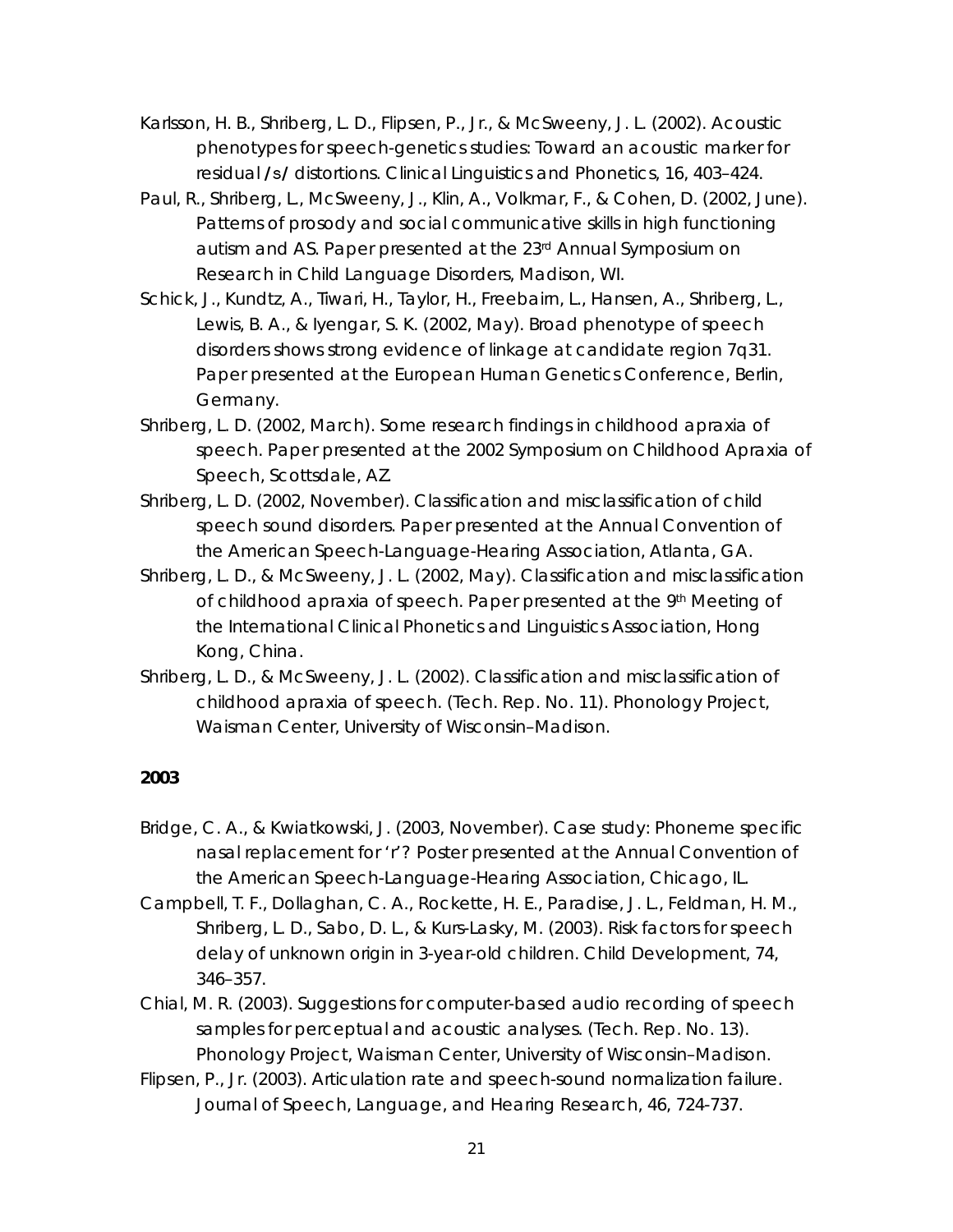- Henigan, E., & Kwiatkowski, J. (2003, November). *Case 1: Treating severe speech delay with a phonetic-based approach.* Poster presented at the Annual Convention of the American Speech-Language-Hearing Association, Chicago, IL.
- Jones, E., & Kwiatkowski, J. (2003, November). *Case 2: Treating severe speech delay with a phonetic-based approach.* Poster presented at the Annual Convention of the American Speech-Language-Hearing Association, Chicago, IL.
- Karlsson, H. B., Shriberg, L. D., Scheer, A., & Nadler, C. J. (2003). *Acoustic moments data for palatalized and dentalized sibilant productions from speech delayed children with and without histories of otitis media with effusion.* (Tech. Rep. No. 12). Phonology Project, Waisman Center, University of Wisconsin–Madison.
- Lewis, B. A., & Shriberg, L. D. (2003, November). *Genetic research in speech sound disorders: Phenotype issues and recent findings.* Paper presented at the Annual Convention of the American Speech-Language-Hearing Association, Chicago, IL.
- Mills, C. E., Flipsen, P., Jr., Shriberg, L. D., Kwiatkowski, J., & McSweeny, J. L. (2003, November). *Speech development in monozygotic and dizygotic twins with speech delay.* Poster presented at the Annual Convention of the American Speech-Language-Hearing Association, Chicago, IL.
- Shriberg, L. D. (2003, August). *Toward a phenotype marker for genetically transmitted speech delay*. Paper presented at the 15<sup>th</sup> International Congress of Phonetic Sciences, Barcelona, Spain.
- Shriberg, L. D. (2003, November). *Phenotypes, endophenotypes, and phenocopies in speech-genetics research*. Paper presented at the Annual Convention of the American Speech-Language-Hearing Association, Chicago, IL.
- Shriberg, L. D. (2003). Diagnostic markers for child speech-sound disorders: Introductory comments. *Clinical Linguistics and Phonetics, 17,* 501–505*.*
- Shriberg, L. D., & Campbell, T. F. (Eds.). (2003). *Proceedings of the 2002 childhood apraxia of speech research symposium.* Carlsbad, CA: The Hendrix Foundation.
- Shriberg, L. D., Campbell, T. F., Karlsson, H. B., Brown, R. L., McSweeny, J. L., & Nadler, C. J. (2003). A diagnostic marker for childhood apraxia of speech: The lexical stress ratio. *Clinical Linguistics and Phonetics, 17,* 549–574.
- Shriberg, L. D., Flipsen, P., Jr., Kwiatkowski, J., & McSweeny, J. L. (2003). A diagnostic marker for speech delay associated with otitis media with effusion: The intelligibility-speech gap. *Clinical Linguistics and Phonetics, 17,* 507–528.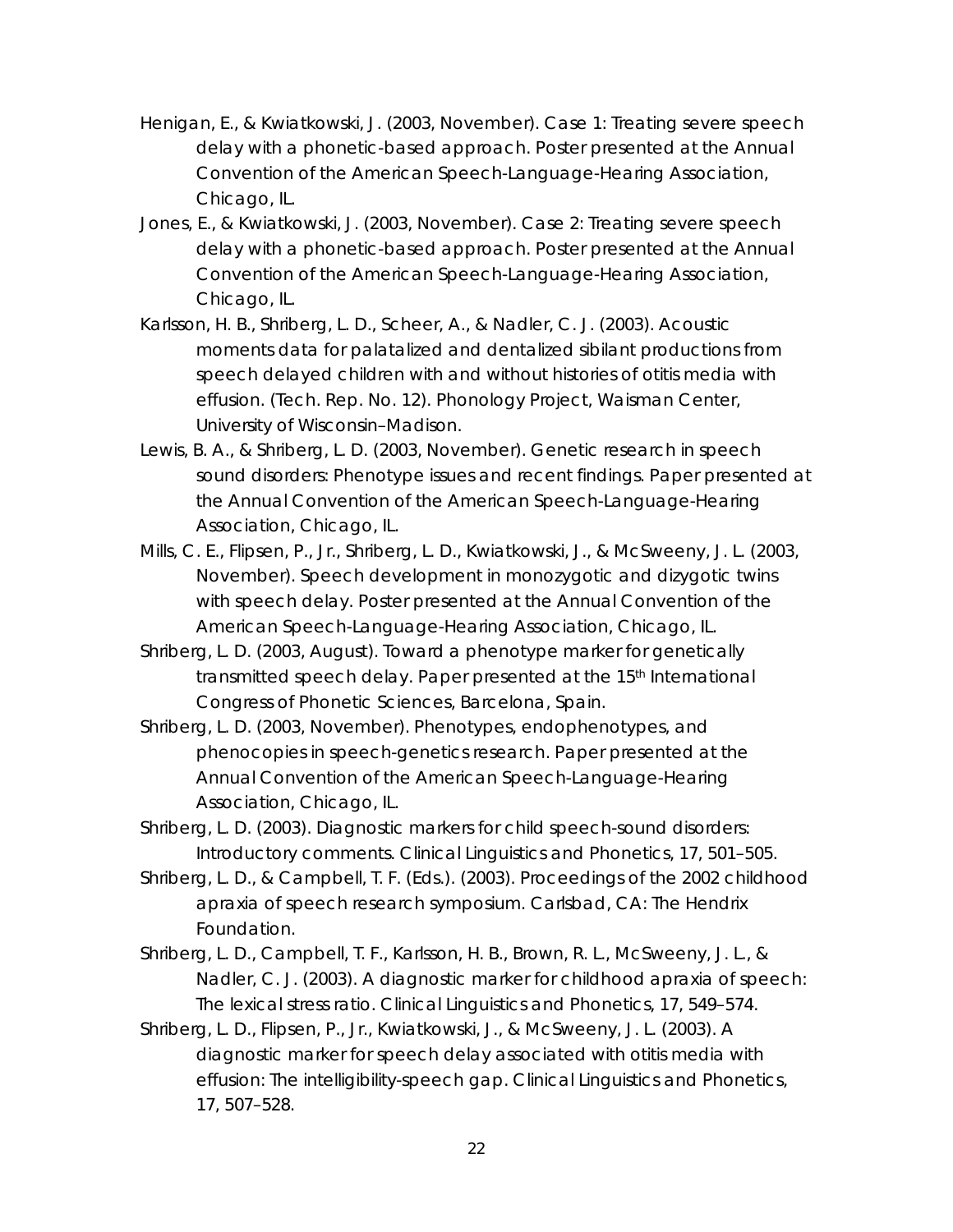- Shriberg, L. D., Green, J. R., Campbell, T. F., McSweeny, J. L., & Scheer, A. (2003). A diagnostic marker for childhood apraxia of speech: The coefficient of variation ratio. *Clinical Linguistics and Phonetics, 17,* 575–595.
- Shriberg, L. D., & Kent, R. D. (2003). *Clinical phonetics* (3rd ed.). Boston: Allyn & Bacon.
- Shriberg, L. D., Kent, R. D., Karlsson, H. B., McSweeny, J. L., Nadler, C. J., & Brown, R. L. (2003). A diagnostic marker for speech delay associated with otitis media with effusion: Backing of obstruents. *Clinical Linguistics and Phonetics, 17,* 529–547.
- Smith, S. D., Deffenbacher, K. E., Boada, R., Tunick, R. A., Raitano, N., Shriberg, L. D., & Pennington, B. F. (2003, November). *Speech sound disorder is linked to dyslexia risk loci on chromosome 6 and 15.* Poster presented at the 53rd Annual Meeting of the American Society for Human Genetics, Los Angeles, CA.

- Hosom, J. -P., Shriberg, L., & Green, J. R. (2004). Diagnostic assessment of childhood apraxia of speech using Automatic Speech Recognition (ASR) methods. *Journal of Medical Speech Language Pathology*, 12,167-171.
- Hsiung, G Y., Kaplan, B. J., Petryshen, T. L., Lu, S., Field, L. L., Stein, C. M., Schick, J. H., Gerry Taylor, H., Shriberg, L. D., Millard, C., Kundtz-Kluge, A., Russo. K., Minich, N., Hansen, A., Freebairn, L. A., Elston, R. C., Lewis, B. A., Iyengar, S. K. (2004). A dyslexia susceptibility locus (DYX7) linked to dopamine D4 receptor (DRD4) region on chromosome 11p15.5. *American Journal of Medical Genetics*, *125B*, 112-119.
- Lewis, B. A., Freebairn, L. A., Hansen, A., Taylor, H. G., Iyengar, S., & Shriberg, L. D. (2004). Family pedigrees of children with suspected childhood apraxia of speech. *Journal of Communication Disorders, 37,* 157–175.
- Raitano, N. A., Pennington, B. F., Tunick, R. A., Boada, R., & Shriberg, L. D. (2004). Pre-literacy skills of subgroups of children with speech sound disorders. *Journal of Child Psychology and Psychiatry, 45,* 821–835.
- Scheer, A. R., Shriberg, L. D., & Weismer, G. G. (2004, November). *Inappropriate resonance: Possible marker of childhood apraxia of speech.* Poster presented at the Annual Convention of the American Speech-Language-Hearing Association, Philadelphia, PA.
- Shriberg, L. D. (2004, February). *Phenotype markers for genetically transmitted speech sound disorder.* Paper presented at the 10th Symposium of the International Clinical Phonetics and Linguistics Association, Lafayette, LA.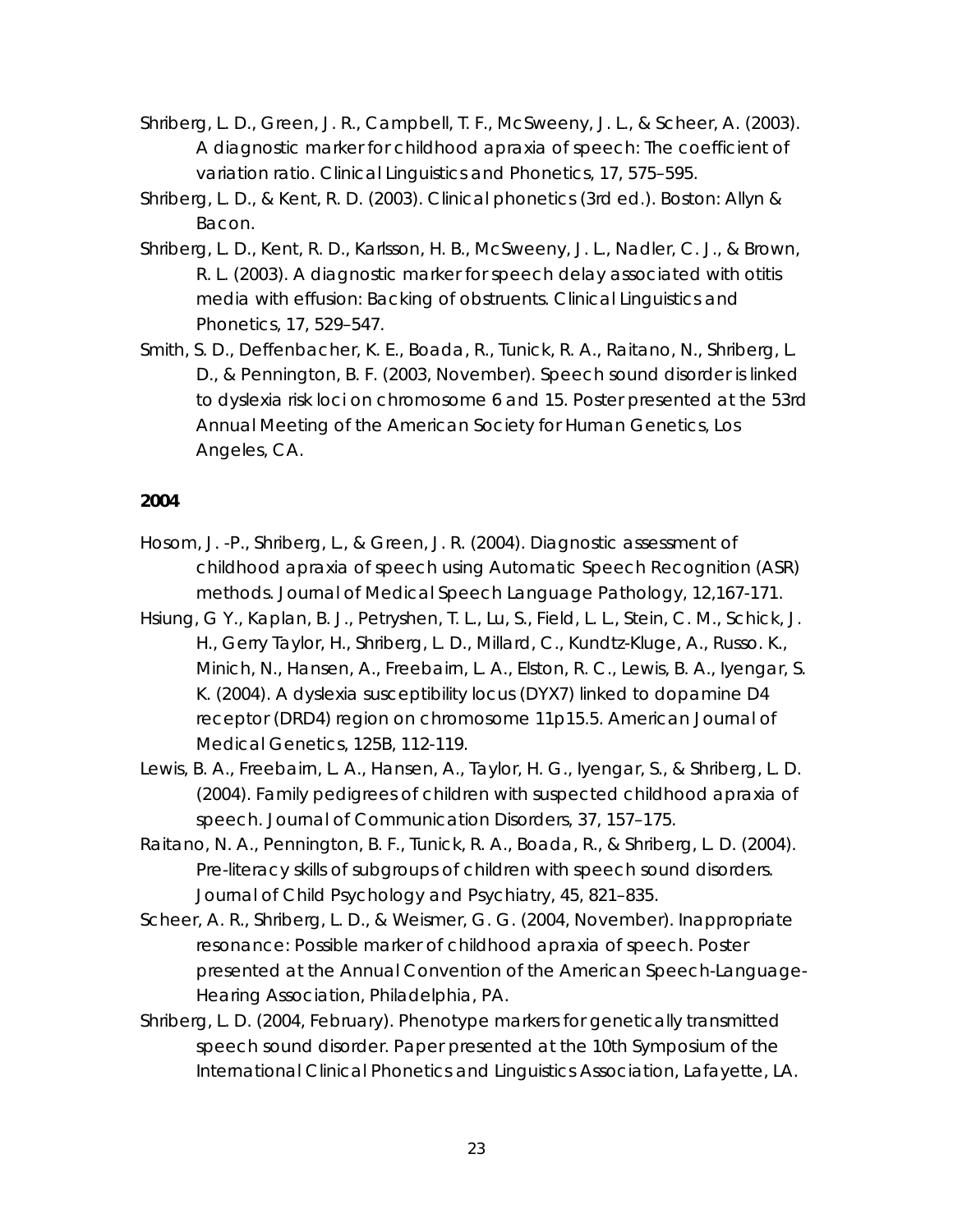- Shriberg, L. D. (2004, April). *Childhood speech sound disorders.* Paper presented at the University of Wisconsin–Madison Genetic Counseling Seminar, Madison, LA.
- Shriberg, L. D. (2004, June). *Classification research in childhood speech sound disorders of unknown origin: Gaining a foothold.* Paper presented at the Alfred I. duPont Hospital, Wilmington, DE.
- Shriberg, L. D. (2004, August). *Diagnostic classification of five subtypes of childhood speech sound disorders (SSD) of currently unknown origin.*  Paper presented at the 2004 International Association of Logopedics & Phoniatrics Congress, Brisbane, Australia.
- Shriberg, L. D. (2004, October). *Verbal Dyspraxia and Other Speech Production Disorders: Where are the Diagnostic Boundaries?* Paper presented at the 2004 Annual Meeting of the European Academy of Childhood Disability, Edinburgh, Scotland.
- Shriberg, L. D., Hosom, J.-P., & Green, J. R. (2004, March). *Diagnostic assessment of childhood apraxia of speech using Automatic Speech Recognition (ASR) systems.* Paper presented at the 2004 Speech Motor Control Conference, Albuquerque, NM.
- Smith, S. D., Deffenbacher, K. E., Boada, R., Raitano, N., Tunick, R., Shirberg, L. D., Olson, R. K., Pennington, B. F., & DeFries, J. C. (2004). Linkage, association and candidate-gene analyses for reading disability and speech sound disorder [Abstract]. *Behavior Genetics, 34,* 660.
- Stein, C. M., Schick, J. H., Taylor, H. G., Shriberg, L. D., Millard, C., Kundtz-Kluge, A., Russo, K., Minich, N., Hansen, A., Freebairn, L. A., Elston, R. C., Lewis, B. A., & Iyengar, S. K. (2004). Pleiotropic effects of a chromosome 3 locus on speech-sound disorder and reading. *American Journal of Human Genetics, 74,* 283–297.
- Sucheston, L. E., Stein, C. M., Taylor, H. G., Shriberg, L. D., Kluge, A., Millard, C., Russo, K., Minich, N., Hansen, A., Freebairn, L. A., Elston, R. C., Lewis, B., A., Iyengar, S. K. (2004, October). *Confirmation of linkage to a genetic susceptibility locus on chromosome 1 for speech sound disorder and language impairment*. Poster presented at the 54th Annual Meeting of the American Society for Human Genetics, Toronto, Canada.
- Tomblin, J. B., Shriberg, L. D., Murray, J., Patil, S., & Williams, C. (2004, October). *Speech and language characteristics associated with a 7/13 translocation involving FOXP2*. Poster presented at the XIIth World Congress of Psychiatric Genetics, Dublin, Ireland.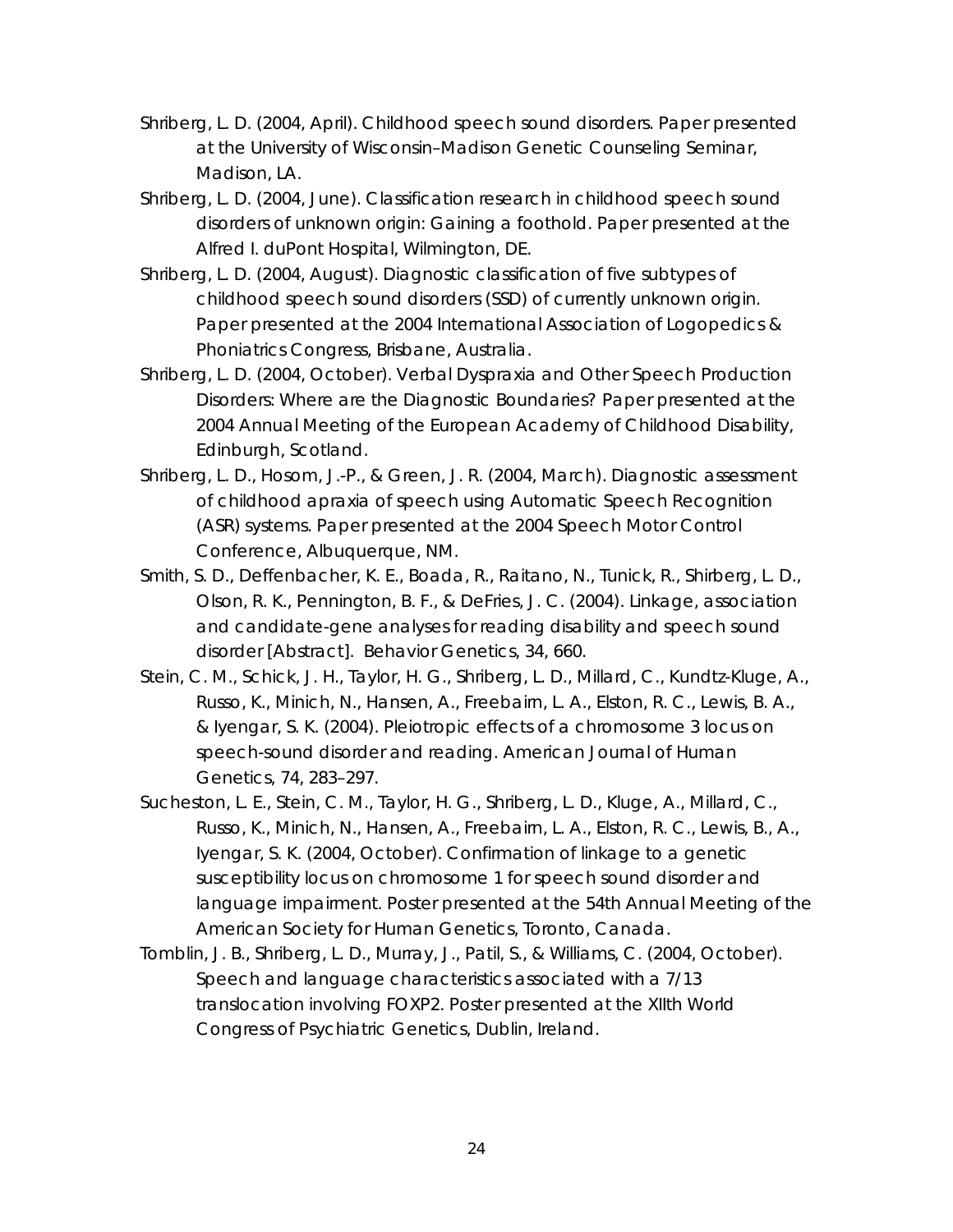- Flipsen, P., Jr. (June, 2005). *PPVT-R performance and children with speech delay.* Poster presented at the 26<sup>th</sup> Annual Symposium on Research in Child Language Disorders, Madison, WI.
- Hauner, K. K. Y., Shriberg, L. D., Kwiatkowski, J., & Allen, C.T. (2005). A subtype of speech delay associated with developmental psychosocial involvement. *Journal of Speech, Language, and Hearing Research, 48,* 635-650.
- Paul, R., Shriberg, L. D., McSweeny, J., Cicchetti, D., Klin, A., & Volkmar, F. (2005). Brief report: Relations between prosodic performance and communication and socialization ratings in high functioning speakers with autism spectrum disorders. *Journal of Autism and Developmental Disorders, 35,* 861-869.
- Quach, W., Green. J., Shriberg, L., Scheer, A., Campbell, T., & Moore, C. (2005). Speech timing deficits in children with speech delay. Poster presented at the Annual Convention of the American Speech-Language-Hearing Association, San Diego, CA.
- Scheer, A., Shriberg, L., & Weismer, G. (2005, November). *Inappropriate resonance: Possible marker of childhood apraxia of speech*. Poster presented at the Annual Convention of the American Speech-Language-Hearing Association, San Diego, CA.
- Shriberg, L. D., Lewis, B. A., Tomblin, J. B., McSweeny, J. L., Karlsson, H. B., & Scheer, A. R. (2005). Toward diagnostic and phenotype markers for genetically transmitted speech delay. *Journal of Speech, Language, and Hearing Research, 48,* 834-852.
- Shriberg, L. D., McSweeny, J. L., Anderson, B. E., Campbell, T. F., Chial, M. R., Green, J. R., Hauner, K. K., Moore, C. A., Rusiewicz, H. L., & Wilson, D. L. (2005). Transitioning from analog to digital audio recording in childhood speech sound disorders. *Clinical Linguistics and Phonetics, 19*(4), 335-359.
- Smith, S. D., Pennington, B. F., Boada, R., & Shriberg, L. D. (2005). Linkage of speech sound disorder to reading disability loci. *Journal of Child Psychology & Psychiatry, 46,* 1057-1066.

- Flipsen, P., Jr. (2006). Measuring the intelligibility of conversational speech in children. *Clinical Linguistics & Phonetics, 20,* 303-312.
- Flipsen, P., Jr. (2006). Syllables per word in typical and delayed speech acquisition. *Clinical Linguistics & Phonetics, 20,* 293-301.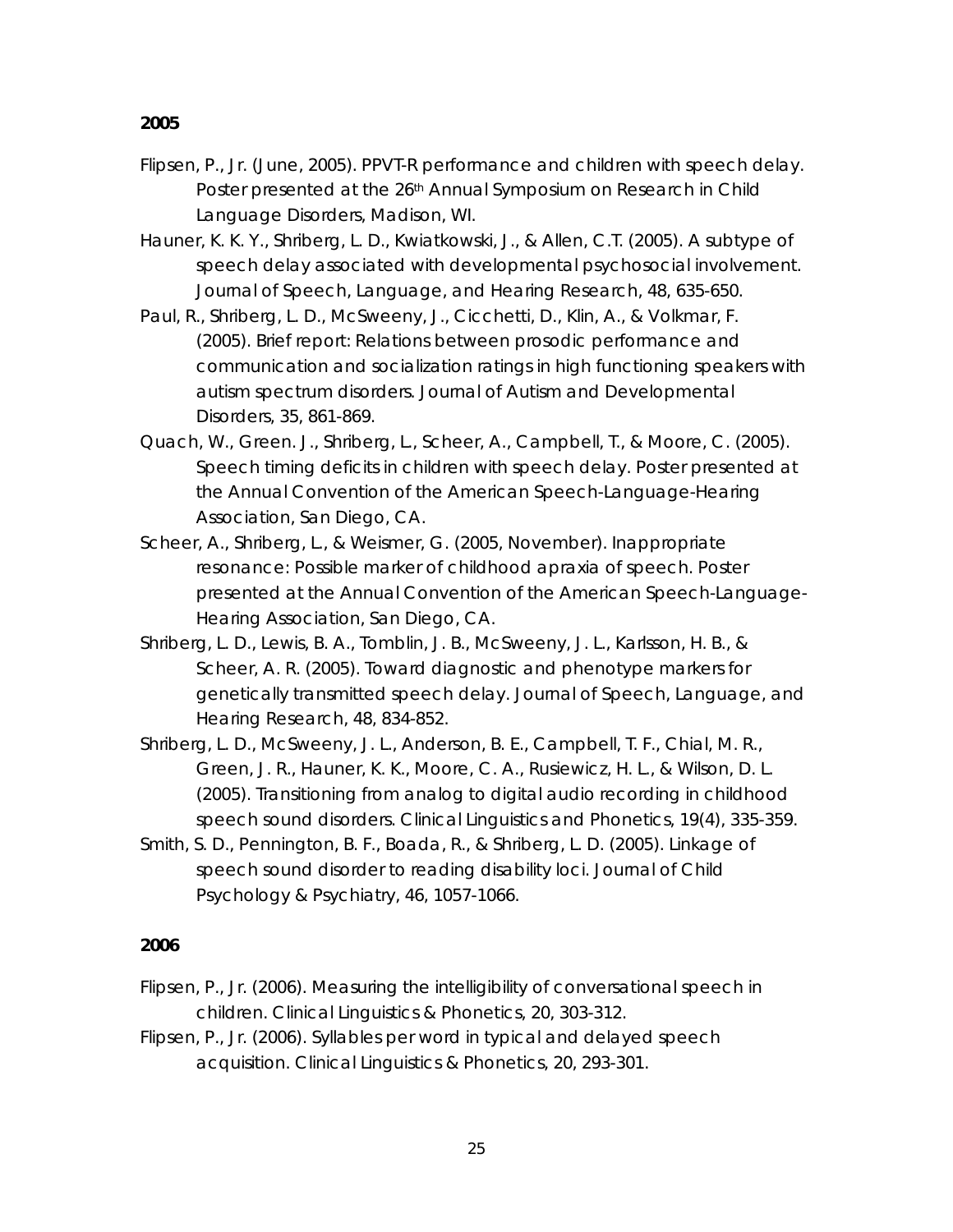- Hosom, J-P., Shriberg, L.D., & Green, J.R. (2006, June). *The coefficient of variation ratio determined using automatic speech recognition*. Poster presented at the Fifth International Conference on Speech Motor Control, Nijmegen, The Netherlands.
- Lewis, B. A., Freebairn, L. A., Hansen, A. J., Stein, C. M., Shriberg, L. D., Iyengar, S. K., & Taylor, H. G. (2006). Dimensions of early speech-sound disorders: A factor analytic study. *Journal of Communication Disorders, 39,* 139-157.
- Lewis, B. A., Shriberg, L. D., Freebairn, L. A., Hansen, A. J., Stein, C. M., Taylor, H. G., & Iyengar, S. (2006). The genetic bases of speech sound disorders: evidence from spoken and written language. *Journal of Speech, Language, and Hearing Research, 49,* 1294-1312.
- Potter, N., Johnson, J., & Shriberg, L. D. (2006). Speech and language characteristics of children with galactosemia. Poster presented at the 27th Annual Symposium on Research in Child Language Disorders, Madison, WI.
- Scheer, A. R., Shriberg, L. D., Kent, R. D., & Green, J. R. (2006, March). *Classification studies in childhood apraxia of speech and dysarthria*. Poster presented at the Speech Motor Control Conference, Austin, TX.
- Shriberg, L. D. (2006, June). *Research in idiopathic and symptomatic childhood apraxia of speech*. Paper presented at the 5th International Conference on Speech Motor Control, Nijmegen, the Netherlands.
- Shriberg, L. D., Ballard, K. J., Tomblin, B. J., Duffy, J. R., Odell, K. H., & Williams, C. A. (2006). Speech, prosody, and voice characteristics of a mother and daughter with a 7;13 translocation affecting *FOXP2. Journal of Speech, Language, and Hearing Research, 49,* 500-525.
- Shriberg, L. D., Lohmeier, H. L., Dollaghan, C. A., & Campbell, T. F. (2006, May). *A nonword repetition task for speakers with speech sound disorders: The Syllable Repetition Task*. Paper presented at the 11th Meeting of the International Clinical Phonetics and Linguistics Association, Dubrovnik, Croatia.
- Shriberg, L. D., Lohmeier, H. L., McSweeny, J. L., & Kwiatkowski, J. (2006, November). *A nonword repetition task for speakers with misarticulations: The Syllable Repetition Task*. Poster presented at the Annual Convention of the American Speech-Language-Hearing Association, Miami, FL.
- Stein, C. M., Millard, C., Kluge, A., Miscimarra, L. E., Cartier, K. C., Freebairn, L. A., Hansen, A. J., Shriberg, L. D., Taylor, H. G., Lewis, B. A., & Iyengar, S. (2006). Speech sound disorder influenced by a locus in 15q14 region. *Behavior Genetics.*
- Venkatesh, L., Moore, C.A., Campbell, T.F., Shriberg, L.D., & Green, J.R. (2006, June). *Speech movement characteristics in children with speech delay*.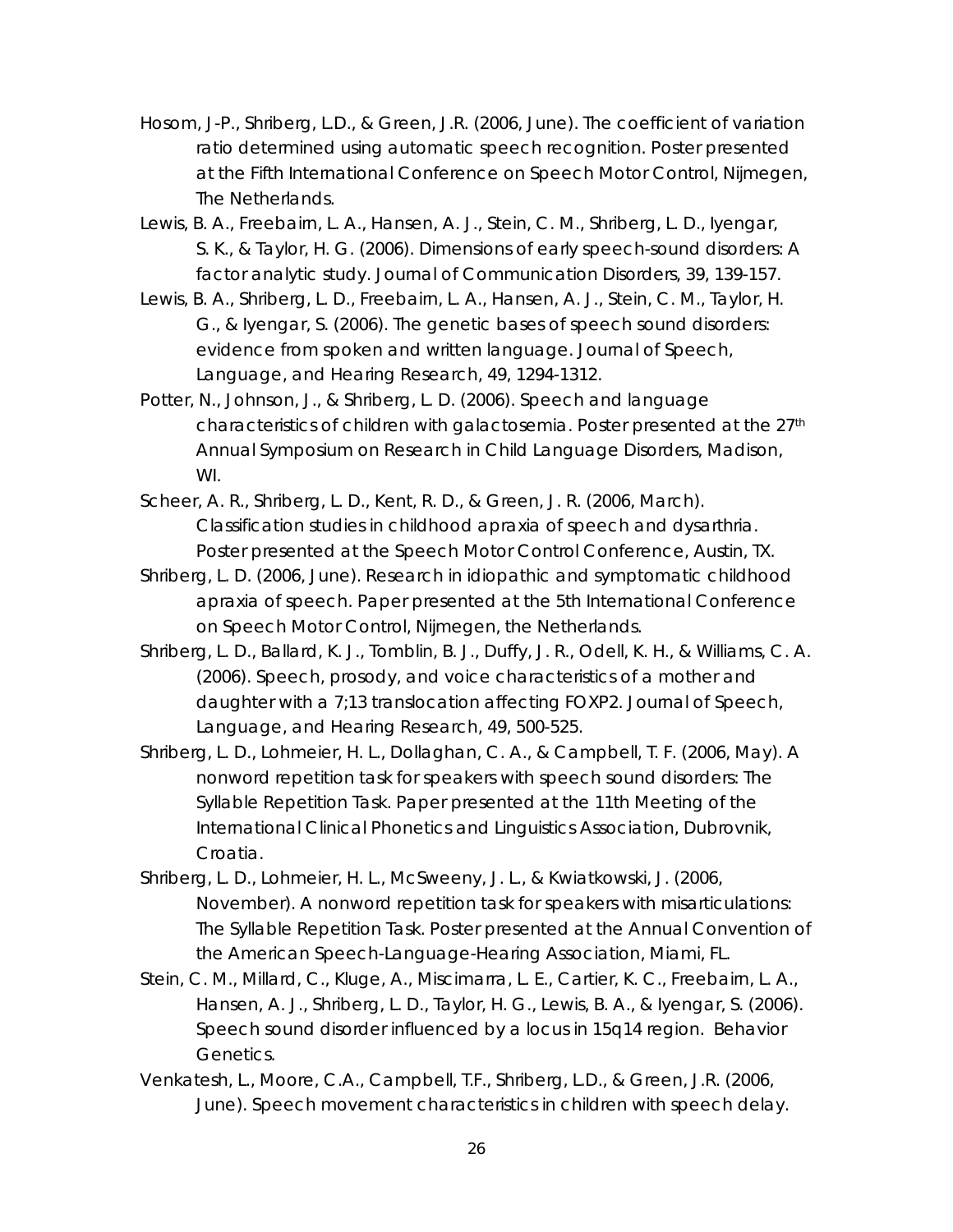Poster presented at the Fifth International Conference on Speech Motor Control, Nijmegen, the Netherlands.

# *2007*

- McGrath, L. M., Pennington, B. F., Willcutt, E.G., Boada, R., Shriberg, L. D., & Smith, S.D. (2007). Gene x environment interactions in speech sound disorder predict language and pre-literacy outcomes. *Development and Psychopathology, 19* 1047-1072.
- McGrath, L. M., Pennington, B. F., Willcutt, E. G., Shriberg, L. D., & Smith, S. D. (2007, March). *Gene x environment interactions in speech sound disorder.* Poster presented at the Society for Research in Child Development Biennial Meeting, Boston, MA.
- Miscimarra, L., Stein, C., Millard, C., Kluge, A., Cartier, K., Freebairn, L., Hansen, A., Shriberg, L., Taylor, H. G., Lewis, B., & Iyengar, S. (2007). Further evidence of pleiotropy influencing speech and language: analysis of the DYX8 region. Human Heredity, 63, 47-58.
- Moore, C.A., Campbell, T.F., Shriberg,L. D., Green, J.R., Venkatesh, L., Vick, J., & Rusiewicz, H.L. (in press). Physiologic and behavioral classifications of delayed speech. In B. Maassen (Ed.), *Proceedings of the Fifth International Speech Motor Conference*, Nijmegen: The Netherlands.
- Shriberg, L. D. (2007, August). *A neurodevelopmental framework for research in childhood apraxia of speech*. Paper presented at the 27th World Congress of the International Association of Logopedics and Phoniatrics, Copenhagen, Denmark.
- Shriberg, L.D., Lohmeier, H.L., Dollaghan, C.A., Campbell, T.F., & Moore, C.A. (2007, April). Nonword repetition in speech genetics research: Aggregation, marker, and memory findings using the Syllable Repetition Task (SRT). Poster presented at the Afasic Fourth International Symposium Warwick, United Kingdom.
- Treiman, R., Pennington, B.F., Shriberg, L.D., & Boada, R. (2007, July). *Which children benefit from letter names in learning letter sounds?* Paper presented at the Fourteenth Annual Meeting of the Society for the Scientific Study of Reading, Prague, Czech Republic.

# *2008*

McGrath, L. M., Hustaff-Lee, C., Scott, A., Boada, R., Shriberg, L. D., & Pennington, B. F. (2008). Children with comorbid speech sound disorder and specific language impairment are at increased risk for attention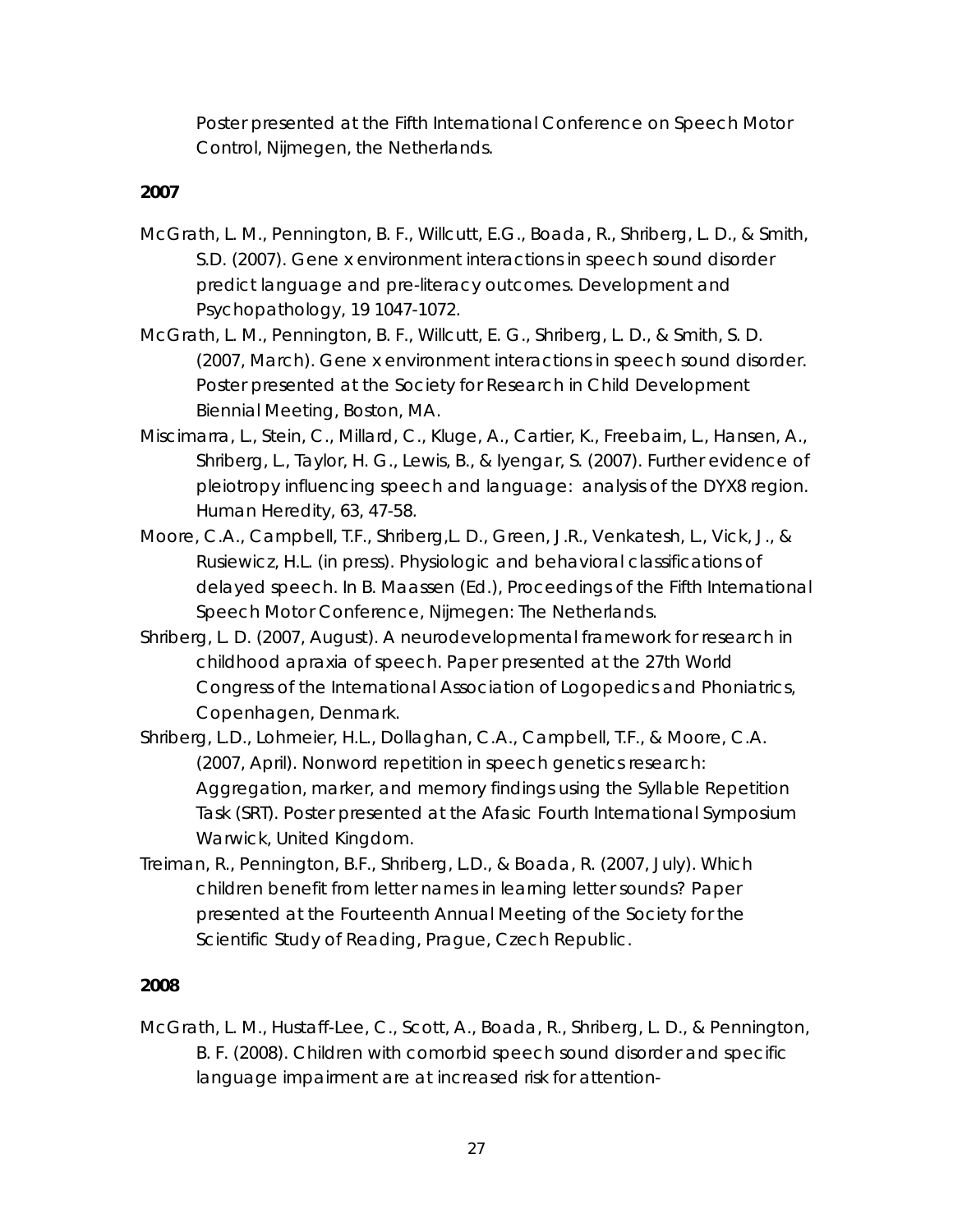deficit/hyperactivity disorder. *Journal of Abnormal Child Psychology, 36,*  151-163.

- Potter, N. L., Lazarus, J.-A. C., Johnson, J. M., Steiner, R. D., & Shriberg, L. D. (2008). Correlates of language impairment in children with galactosaemia. *Journal of Inherited Metabolic Disease*, *31*, 524-532.
- Shriberg, L. D., Jakielski, K. J., & El-Shanti, H. (2008). Breakpoint localization using array-CGH in three siblings with an unbalanced 4q:16q translocation and Childhood Apraxia of Speech (CAS). *American Journal of American Genetics: Part A.*
- Shriberg, L. D. (March, 2008). *Studies of Childhood Apraxia of Speech in complex neurodevelopmental disorders.* Paper presented at the Fourteenth Biennial Conference on Motor Speech: Motor Speech Disorders & Speech Motor Control, Monterey, CA.
- Treiman, R., Pennington, B. F., Shriberg, L. D., & Boada, R. (2008). Which children benefit from letter names in learning letter sounds? *Cognition, 106,* 1322- 1338.

- Peterson, R. L., Pennington, B. F., Shriberg, L. D., & Boada, R. (2009). What influences literacy outcome in children with Speech Sound Disorder? *Journal of Speech, Language, and Hearing Research, 52,* 1175-1188.
- Shriberg, L. D., Lohmeier, H. L., Campbell, T. F., Dollaghan, C. A., Green, J. R., & Moore, C. A. (2009). A nonword repetition task for speakers with misarticulations: The Syllable Repetition Task (SRT). *Journal of Speech, Language, and Hearing Research, 52,* 1189-1212.
- Shriberg, L. D. (July, 2009). *Genetic and other research directions in Childhood Aparaxia of Speech*. Paper presented at the 2009 National Conference on Childhood Apraxia of Speech, St. Charles, IL.
- Shriberg, L. D. (September, 2009). *Puzzles and mysteries: Unraveling the origins of Childhood Apraxia of Speech*. Paper presented at the Anthony B. DeFeo Lecture, The University of Arizona, Tucson, AZ.
- Shriberg, L. D. (October, 2009). *Genetics and speech sound disorders: An etiology-based approach*. Paper presented at the Van Riper Lectures, Western Michigan University, Kalamazoo, MI.
- Shriberg, L.D., Potter, N.L., & Strand, E.A. (November, 2009). Childhood Apraxia of Speech in Children and Adolescents with Galactosemia. Paper presented at the Annual Convention of the American Speech-Language-Hearing Association, New Orleans, LA.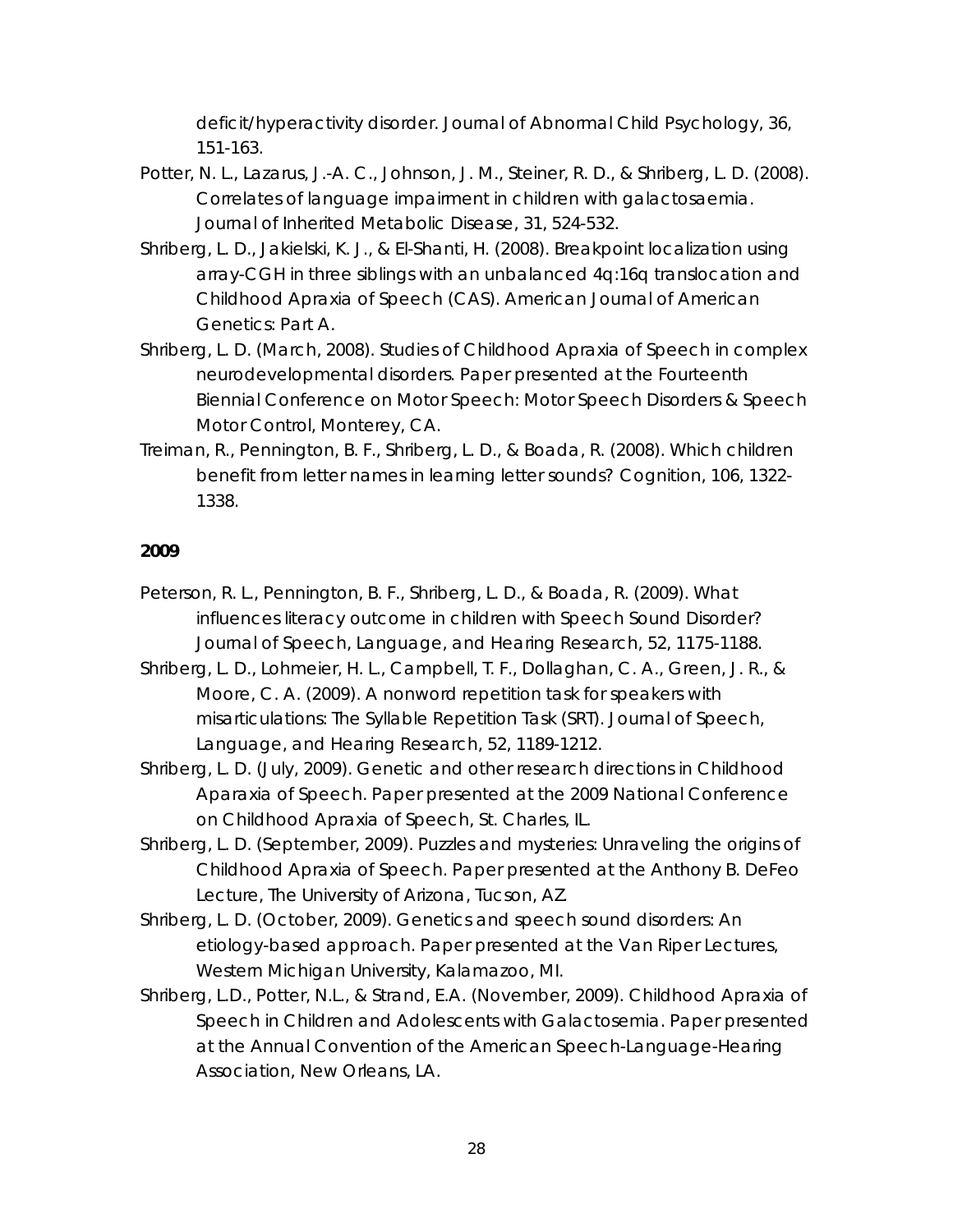- Tomblin, J.B., O'Brien, M., Shriberg, L.D., Williams, C., Murray, J., Patil, S., et al. (2009). Language features in a mother and daughter of a chromosome 7;13 translocation involving *FOXP2*. *Journal of Speech, Language, and Hearing Research, 52,* 1157-1174.
- Vick, J., Moore, C.A., Campbell, T., Shriberg, L., Green, J. & Truemper, K. (November, 2009). Multivariate Classification of Children with Speech Delay of Unknown Origin. Paper presented at the Annual Convention of the American Speech-Language-Hearing Association, New Orleans, LA.

- Fourakis, M., Karlsson, H., Tilkens, C., & Shriberg, L. D. (2010). Acoustic correlates of nasopharyngeal resonance. In A. Botinis (Ed), *Proceedings of ISCA Tutorial and Research Workshop on Experimental Linguistics* (pp. 41-44). Athens, Greece: International Speech Communication Association and University of Athens.
- Shriberg, L. (2010). *Childhood speech sound disorders: From post-behaviorism to the post-genomic era*. In R. Paul & P. Flipsen (Eds.), Speech sound disorders in children: Essays in honor of Lawrence D. Shriberg (pp. 1–34). San Diego, CA: Plural Publishing.
- Shriberg, L.D. (2010). A neurodevelopmental framework for research in Childhood Apraxia of Speech. In B. Maassen & P. van Lieshout (Eds), *Speech Motor Control: New developments in basic and applied research*  (pp. 259-270). Oxford: Oxford University Press.
- Shriberg, L. D. (November, 2010). *Diagnostic marker research in childhood apraxia of speech*. Paper presented at the Academy of Neurologic Communication Disorders and Sciences Scientific Meeting, Philadelphia, PA.
- Shriberg, L. D. (April, 2010). *Apraxia of speech and nonverbal school-aged children with autism.* Paper presented at the NIH Workshop on Nonverbal School-Aged Children with Autism, Bethesda, MD.
- Shriberg, L. D. (March, 2010). *Speech and genetic substrates of Childhood Apraxia of Speech.* Paper presented at the Fifthteenth Biennial Conference on Motor Speech: Motor Speech Disorders & Speech Motor Control, Savannah, GA.
- Shriberg, L. D., Fourakis, M., Karlsson, H. K., Lohmeier, H. L, McSweeny, J., Potter, N. L., et al. (2010). Extensions to the Speech Disorders Classification System (SDCS). *Clinical Linguistics & Phonetics*, *24*, 795-824.
- Shriberg, L. D., Fourakis, M., Karlsson, H. K., Lohmeier, H. L, McSweeny, J., Potter, N. L., et al. (2010). Perceptual and acoustic reliability estimates for the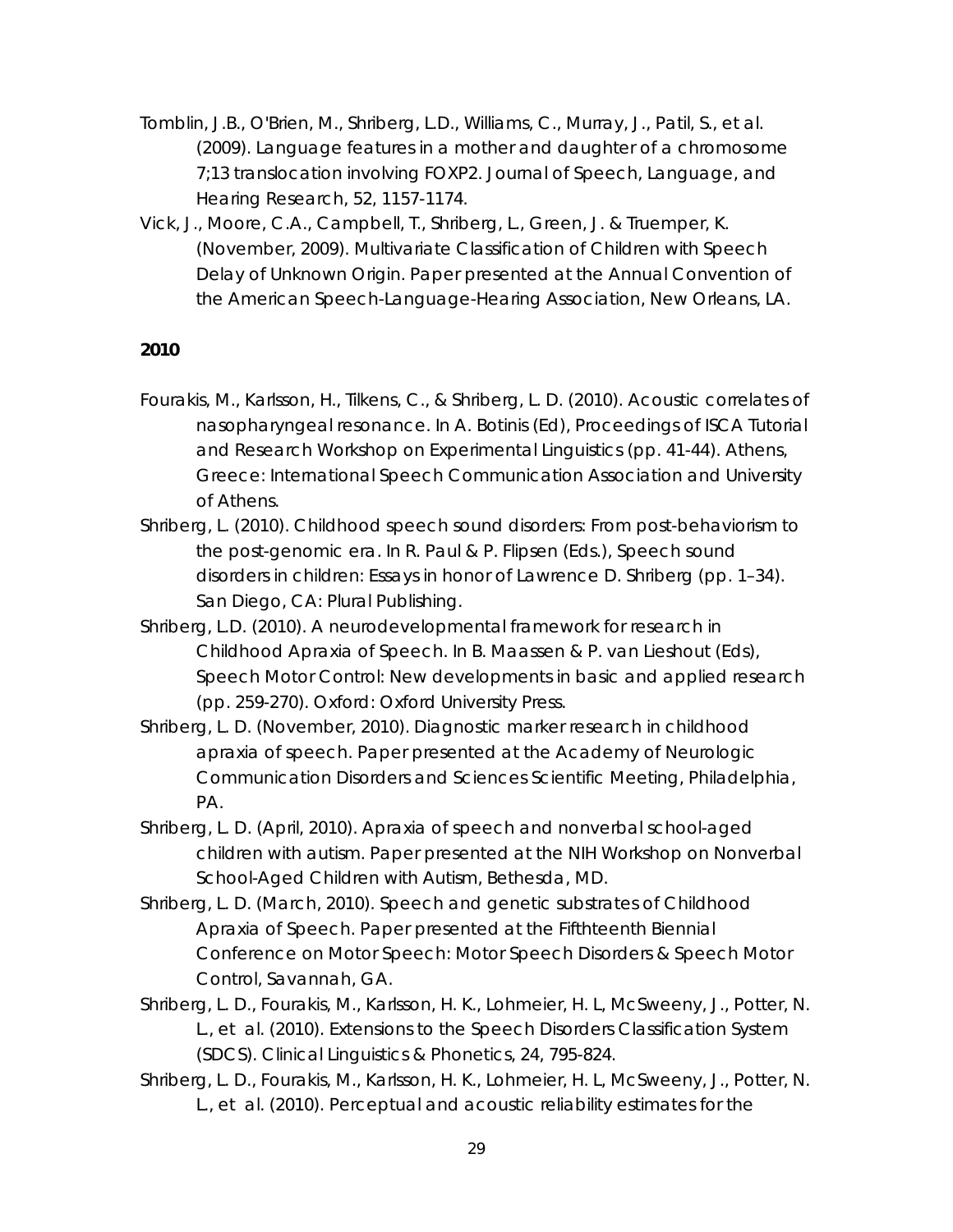Speech Disorders Classification System (SDCS). *Clinical Linguistics & Phonetics*, *24*, 825-846.

Shriberg, L. D., Jakielski, J. K., & Strand, E. A. (November, 2010). Diagnostic markers of Childhood Apraxia of Speech. Paper presented at the Annual Convention of the American Speech-Language-Hearing Association, Philadelphia, PA.

- Potter, N. L. (2011). Voice disorders in children with classic galactosemia. *Journal of Inherited Metabolic Disease, 34,* 377-385.
- Raca, G., Laffin, J. J., Jackson, C., Jakielski, K. J., Strand, E. A., & Shriberg, L. D. (October, 2011). *Identification of Genomic Copy Number Variants Associated with Childhood Apraxia of Speech (CAS)*. Paper presented at the 12th International Congress of Human Genetics and the 61st ASHG Annual Meeting, Montreal, Canada.
- Rice, G.M., Raca, G., Jakielski, K., Laffin, J.J., Iyama-Kurtycz, C., Hartley, S.L., Shriberg, L.D. (March, 2011). *Phenotypic characterization of the FOXP2 Haploinsufficiency*. Poster presented at the American College of Medical Genetics Annual Meeting, Vancouver, British Columbia.
- Shriberg, L. D. (December, 2011). *Phenotype challenges in Childhood Apraxia of Speech and other Speech Sound Disorders*. Paper presented at the 2nd Winter Institute, University of Hong Kong.
- Shriberg, L. D. (November, 2011). *Genetic and diagnostic marker research in Childhood Apraxia of Speech*. Paper presented at the Annual Convention of the American Speech-Language-Hearing Association, San Diego, CA.
- Shriberg, L. D. (September, 2011). *A neurodevelopmental framework for research in Childhood Apraxia of Speech*. Paper presented at the Max Planck Institute for Psycholinguistics, Nijmegen, the Netherlands.
- Shriberg, L. D. (June, 2011). *Research trends in Childhood Apraxia of Speech*. Paper presented at the 6th International Conference on Speech Motor Control, Groningen, the Netherlands.
- Shriberg, L. D., Paul, R., Black, L. M., & van Santen, J. P. (2011). The hypothesis of apraxia of speech in children with Autism Spectrum Disorder. *Journal of Autism and Developmental Disorders, 41,* 405-426.
- Shriberg, L. D., Potter, N. L., & Strand, E. A. (2011). Prevalence and phenotype of childhood apraxia of speech in youth with galactosemia. *Journal of Speech, Language, and Hearing Research, 54,* 487-519.
- Stein, C. M., Lu, Q., Elston, R. C., Freebairn, L. A., Hansen, A. J., Shriberg, L. D., Taylor, H. G., Lewis, B. A., & Iyengar, S. K. (2011). Heritability estimation for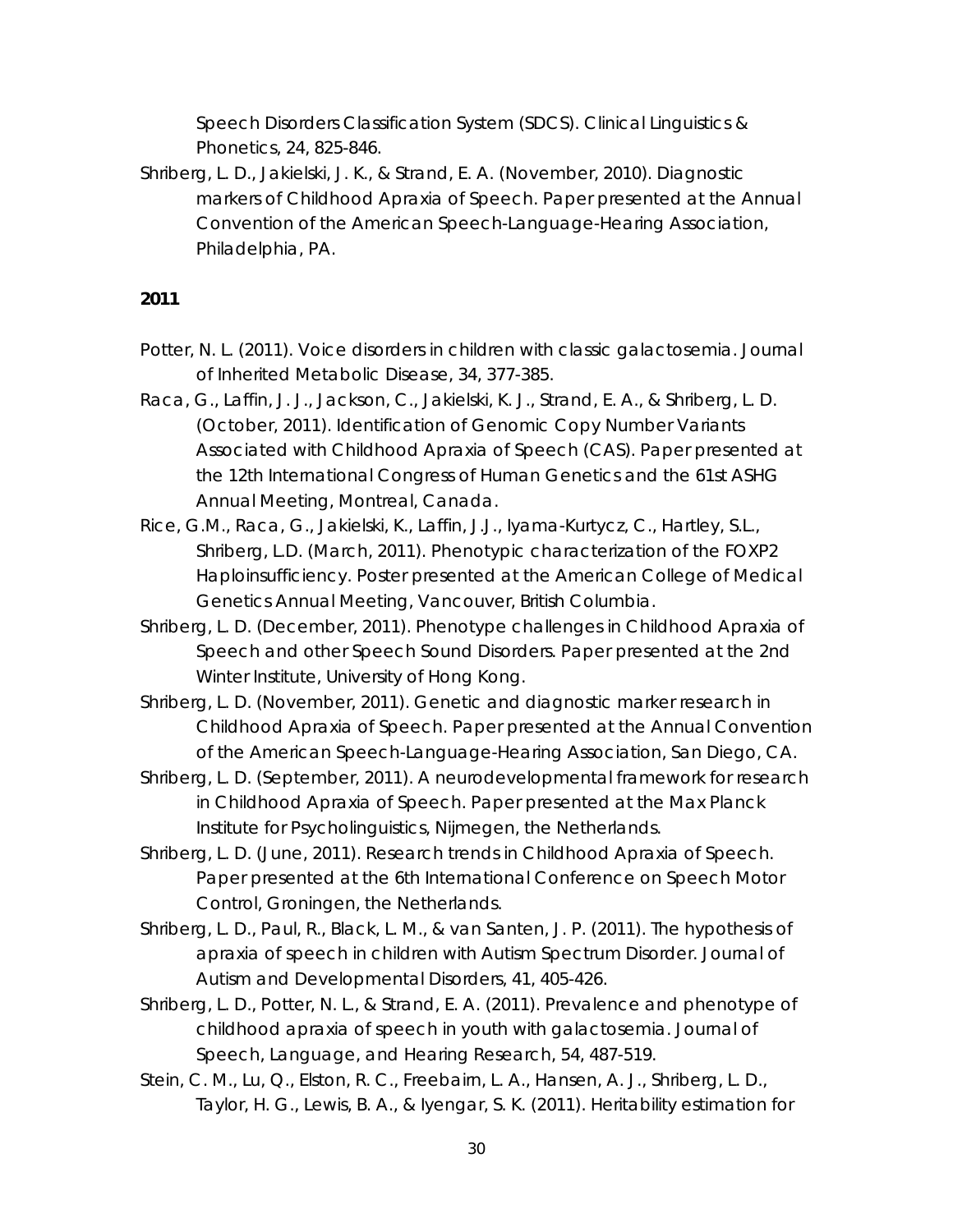speech-sound traits with developmental trajectories. *Behavioral Genetics, 41, 184-191.*

# *2012*

- Baylis, A. L., & Shriberg, L. D. (July, 2012). *Motor Speech Deficits in the 22q11.2 Deletion Syndrome*. Paper to be presented at the 8th Biennial International 22q11.2 Conference, Orlando, FL.
- Laffin, J. J. S., Raca, G., Jackson, C. A., Strand, E. A., Jakielski, K. J., & Shriberg, L. D. (2012). Novel candidate genes and regions for Childhood Apraxia of Speech (CAS) identified by array comparative genomic hybridization. *Genetics in Medicine*, *14*, 928-936.
- Redle, E., Maloney, T., Vannest, J., Lewis, B., Shriberg, L., Holland, S., & Tkach, J. (June, 2012). Functional neuroimaging studies of children with suspected motor speech disorders. Poster to be presented at the Symposium on Research in Child Language Disorders, Madison, WI.
- Rice, G. M., Raca, G., Jakielski, K. J., Laffin, J. J., Iyama-Kurtycz, C., Hartley, S. L... Shriberg, L. D. (2012). Phenotype of FOXP2 haploinsufficiency in a mother and son. *American Journal of Medical Genetics: Part A, 158A,* 174-181.
- Shriberg, L. D., Lohmeier, H. L., Strand, E. A., & Jakielski, K. J. (2012). Encoding, memory, and transcoding deficits in Childhood Apraxia of Speech. *Clinical Linguistics & Phonetics, 26,* 445-482.
- Shriberg, L. D., Strand, E. A., & Jakielski, K. J. (March, 2012). Diagnostic Signs of Childhood Apraxia of Speech in Idiopathic, Neurogenetic, and Complex Neurodevelopmental Contexts. Paper presented at the Sixteenth Biennial Conference on Motor Speech: Motor Speech Disorders & Speech Motor Control, Santa Rosa, CA.
- Vick, J. C., Campbell, T. F., Shriberg, L. D., Green, J. R., Abdi, H., Rusiewicz, H. L., . . Moore, C. A. (2012). Distinct developmental profiles in typical speech acquisition. *Journal of Neurophysiology*, *107*, 2885-2900.

- Baylis, A. L., Jensen, J. N., Kirschner, R. E., & Shriberg, L. D. (May, 2013). Motor Speech Deficits in 22q11.2 Deletion Syndrome. Paper presented at the 12th International Congress on Cleft Lip/Palate and Related Craniofacial Anomalies, Orlando, FL.
- Potter, N. L., Niever, Y., & Shriberg, L. D. (2013). Motor speech disorders in Classic Galactosemia. *Journal of Inherited Metabolic Disease Reports*. Apr 2 [Epub ahead of print]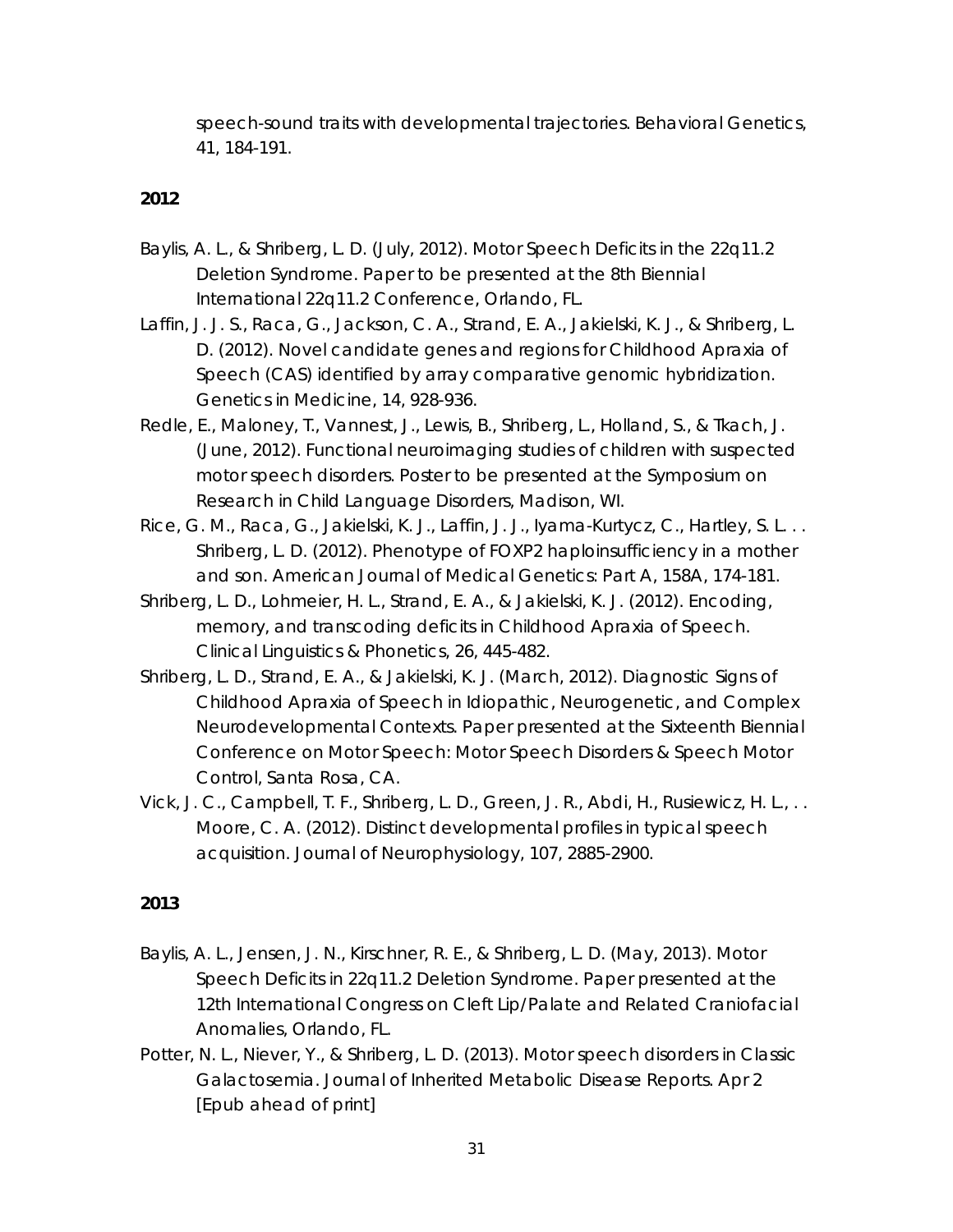- Raca, G., Baas, B. S., Kirmani, S., Laffin, J. J., Jackson, C. A., Strand, E. A., Jakielski, K. J., & Shriberg, L. D. (2013). Childhood Apraxia of Speech (CAS) in two patients with 16p11.2 microdeletion syndrome. *European Journal of Human Genetics*, *21*, 455-459.
- Redle, E., Vannest, J., Maloney, T., Lewis, B., Shriberg, L., Holland, S., & Tkach, J. (June, 2013). Functional Imaging of Speech Production and Fine Motor Skill in Children with Persistent Speech Delays. Paper presented at the 19th Annual Meeting of the Organization for Human Brain Mapping, Seattle, WA.
- Shriberg, L. D. (February, 2013). *State of the Art in CAS Diagnostic Marker Research.* Review paper presented at the Childhood Apraxia of Speech Association of North America Speech Research Symposium, Atlanta, GA.
- Worthey, E. A., Raca, G., Laffin, J. J., Wilk, B. M., Harris, J. M., Jakielski, K. J., Dimmock, D. P., Strand, E. A., & Shriberg, L. D. (2013). Whole exome sequencing supports genetic heterogeneity in Childhood Apraxia of Speech. *Journal of Neurodevelopmental Disorders, 5*, 29. [Epub ahead of print].

- Shriberg, L. D., & Strand, E. A. (February, 2014). *A Diagnostic Marker to Discriminate Childhood Apraxia of Speech from Speech Delay.* Paper presented at the Seventeenth Biennial Conference on Motor Speech: Motor Speech Disorders & Speech Motor Control, Sarasota, FL.
- Vick, J.C., Campbell, T.C., Shriberg, L.D., Green, J.R., Truemper, K., Rusiewicz, H.L., & Moore, C.A. (2014). Data-driven subclassification of speech sound disorders in preschool children. *Journal of Speech, Language, and Hearing Research, 57,* 2033-2050.

# *2015*

Redle, E., Vannest, J., Maloney, T., Tsevat, R.K., Eikenberry, S., Lewis, B., Shriberg, L.D., Tkach, J., & Holland, S.K. (2015). Functional MRI evidence for fine motor praxis dysfunction in children with persistent speech disorders. *Brain Research, 1597,* 47-56.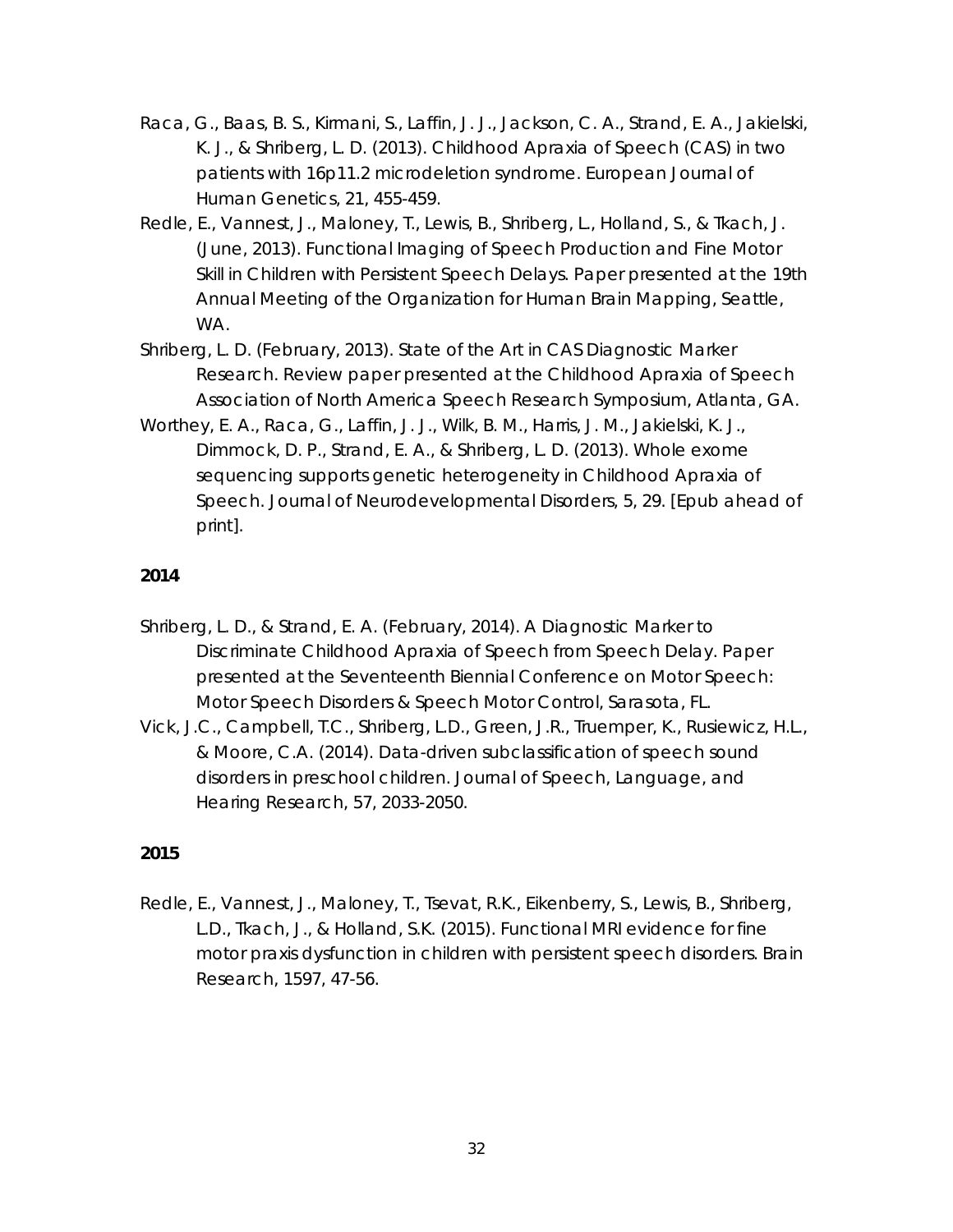- Carrigg, B., Parry, L., Baker, E., Shriberg, L. D., & Ballard, K. J. (2016). Cognitive, linguistic, and motor abilities in a multigenerational family with Childhood Apraxia of Speech. *Archives of Clinical Neuropsychology, 31,* 1006-1025.
- Carrigg, B., Parry, L., Baker, E., Shriberg, L. D., & Ballard, K. (November, 2016). *Persistent speech sound disorder outcomes in a multigenerational family.*  Paper presented at the Annual Convention of the American Speech-Language-Hearing Association, Philadelphia, PA.
- Shriberg, L. D., Strand, E. A., & Mabie, H. L. (March, 2016). *Prevalence estimates for three types of Motor Speech Disorders in Complex Neurodevelopmental Disorders (CND).* Paper presented at the Eighteenth Biennial Conference on Motor Speech: Motor Speech Disorders & Speech Motor Control, Newport Beach, CA.
- Truong, D. T., Shriberg, L. D., Smith, S. D., Chapman, K. L., Scheer-Cohen, A. R., DeMille, M. M. C., Adams, A. K., Nato, A. Q., Wijsman, E. M., Eicher, J. D., & Gruen, J. R. (2016). Multipoint genome-wide linkage scan for nonword repetition in a multigenerational family further supports chromosome 13q as a locus for verbal trait disorders. *Human Genetics, 135*, 1329-1341.

- Shriberg, L. D., Strand, E. A., Fourakis, M., Jakielski, K. J., Hall, S. D., Karlsson, H. B., Mabie, H. L., McSweeny, J. L., Tilkens, C. M., & Wilson, D. L. (2017). A diagnostic marker to discriminate childhood apraxia of speech from speech delay: Introduction. *Journal of Speech, Language, and Hearing Research, 60,* S1094-S1095. doi:10.1044/2016\_JSLHR-S-16-0148
- Shriberg, L. D., Strand, E. A., Fourakis, M., Jakielski, K. J., Hall, S. D., Karlsson, H. B., Mabie, H. L., McSweeny, J. L., Tilkens, C. M., & Wilson, D. L. (2017). A diagnostic marker to discriminate childhood apraxia of speech from speech delay: I. Development and description of the Pause Marker.  *Journal of Speech, Language, and Hearing Research, 60,* S1096-S1117. doi:10.1044/2016\_JSLHR-S-15-0296
- Shriberg, L. D., Strand, E. A., Fourakis, M., Jakielski, K. J., Hall, S. D., Karlsson, H. B., Mabie, H. L., McSweeny, J. L., Tilkens, C. M., & Wilson, D. L. (2017). A diagnostic marker to discriminate childhood apraxia of speech from speech delay: II. Validity studies of the Pause Marker. *Journal of Speech, Language, and Hearing Research, 60,* S1118-S1134. doi:10.1044/2016\_JSLHR-S-15- 0297

Shriberg, L. D., Strand, E. A., Fourakis, M., Jakielski, K. J., Hall, S. D., Karlsson, H. B.,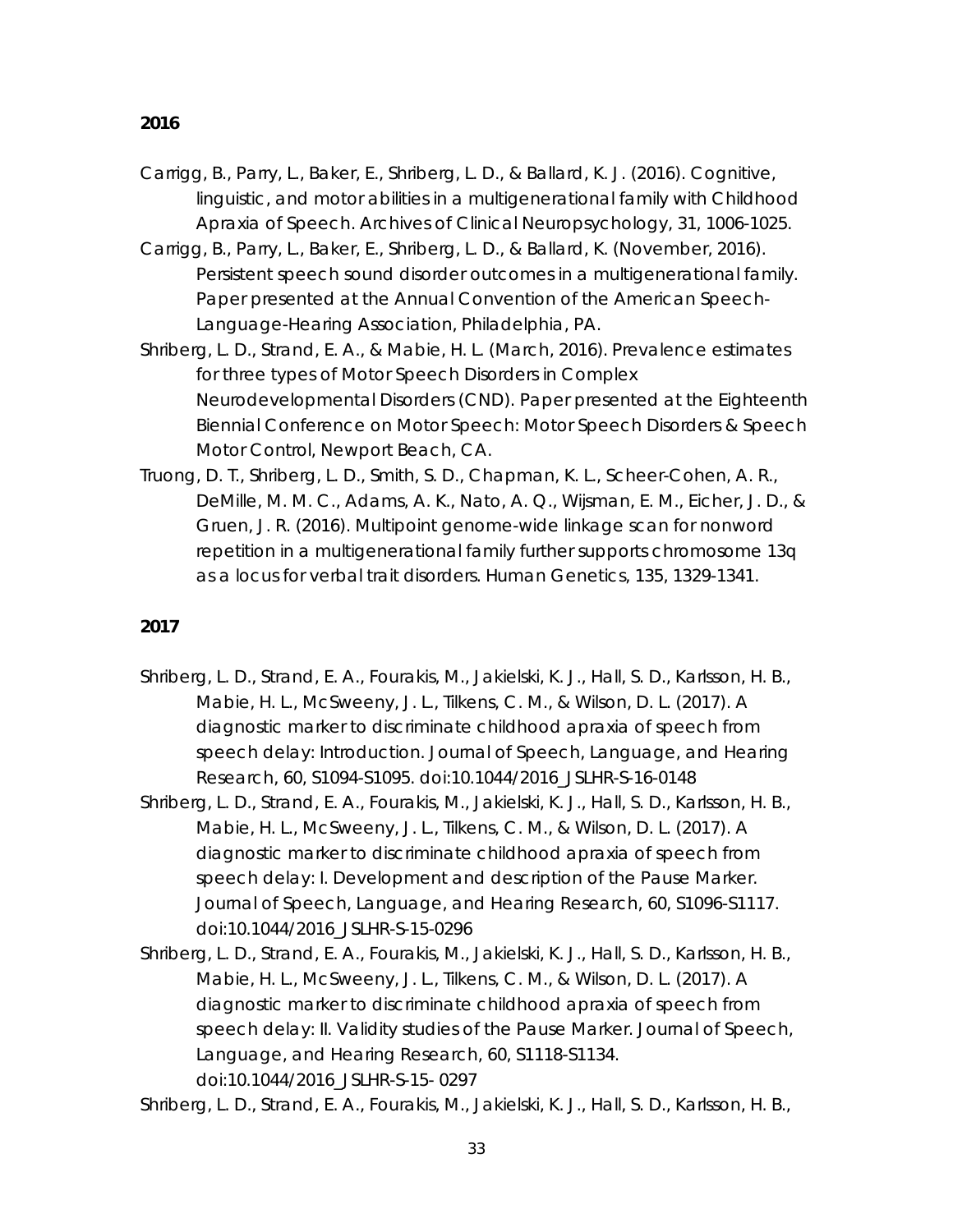Mabie, H. L., McSweeny, J. L., Tilkens, C. M., & Wilson, D. L. (2017). A diagnostic marker to discriminate childhood apraxia of speech from speech delay: III. Theoretical coherence of the Pause Marker with speech processing deficits in Childhood Apraxia of Speech. *Journal of Speech, Language, and Hearing Research, 60,* S1135-S1152. doi:10.1044/2016\_JSLHR-S-15-0298

- Shriberg, L. D., Strand, E. A., Fourakis, M., Jakielski, K. J., Hall, S. D., Karlsson, H. B., Mabie, H. L., McSweeny, J. L., Tilkens, C. M., & Wilson, D. L. (2017). A diagnostic marker to discriminate childhood apraxia of speech from speech delay: IV. The Pause Marker Index. *Journal of Speech, Language, and Hearing Research, 60,* S1153-S1169. doi:10.1044/2016\_JSLHR-S-16-0149
- Shriberg, L. D. (July, 2017). *Motor Speech Disorder-Not Otherwise Specified: Prevalence and Phenotype.* Paper presented at the 7th International Conference on Speech Motor Control, Groningen, the Netherlands.
- Truong, D. T., Adams, A. K., DeMille, M. C. C., Smith, S. D., Shriberg, L. D., & Gruen, J. R. (July, 2017). *Molecular genetic examination of nonword repetition in a multigenerational family with a history of verbal trait disorders.* Poster presented at the Society for the Scientific Study of Reading Annual Meeting, Halifax, Nova Scotia, Canada.

### *2018*

- Eising, E., Carrion-Castillo, A., Vino, A., Strand, E. A., Jakielski, K. J., Scerri. T. S., . . . Shriberg, L. D., Fisher, S. E. (2018). A set of regulatory genes co-expressed in embryonic human brain is implicated in disrupted speech development. *Molecular Psychiatry.* Advance online publication. https://doi.org/10.1038/s41380-018-0020-x
- Snijders Blok, L., and multiple authors (2018). CHD3 helicase domain mutations cause a neurodevelopmental syndrome with macrocephaly and impaired speech and language. *Nature Communications, 9:*4619. doi: 10.1038/s41467-018-06014-6

# *2019*

Baylis, A. L., & Shriberg, L. D. (2019). Estimates of the prevalence of speech and motor speech disorders in youth with 22q11.2 Deletion syndrome. *American Journal of Speech-Language Pathology, 28,* 53-82. doi: 10.1044/2018\_AJSLP-18-0037.